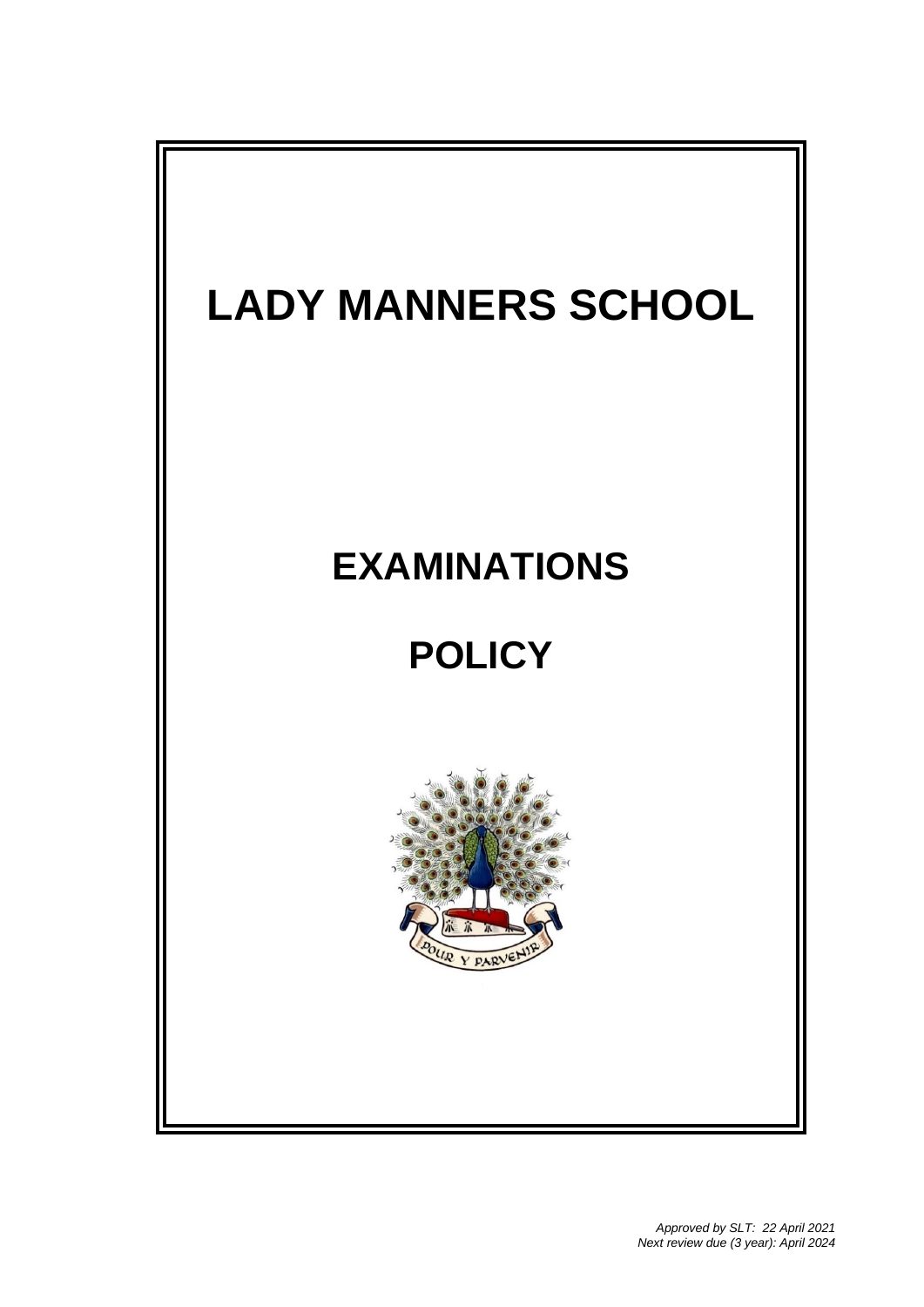# **AIMS STATEMENT**

At Lady Manners School we strive to attain the highest standards in our work, have respect for others and develop our individual talents.

# **PURPOSE**

The purpose of this examination policy is to ensure:

- that the planning and management of examinations is conducted effectively in the best interest of candidates
- that our system of examination administration is efficient and clear, and staff and students understand what is required and expected of them
- That we comply with the requirements and guidance set out by the Joint Council for Qualifications (JCQ) and the awarding bodies

It is the responsibility of everyone involved in the school's examination processes to read, understand and implement this policy.

# **1. EXAMINATION RESPONSIBILITIES**

# **Headteacher (Head of Centre)**

- Has overall responsibility for the school as an examination centre including advice on appeals and re-marks. The Headteacher is responsible for ensuring that all suspicions or actual incidents of malpractice are reported appropriately in accordance with Joint Council for Qualifications (JCQ) guidelines.
- Ensures safe, secure conduct of examinations and controlled / non-examined assessment.

## **Examinations Officer**

Manages the administration of external and some internal examinations:

- Advises members of the Senior Leadership Team (SLT), Curriculum Leaders and other relevant staff on examination timetables and application procedures as set by the various examination boards.
- Ensures that candidates and their parents and carers are informed of and understand those aspects of the examination timetable that will affect them.
- Advises teaching staff regarding the Boards' deadlines for the submission of controlled / non-examined assessment to ensure they are completed on time and in accordance with JCQ guidelines.
- Provides and confirms detailed data on estimated entries. Enters students for individual units, whether assessed by controlled / non-examined assessment, external examination or on-screen test, before the deadline for final entries.
- Maintains systems and processes to support the timely entry of candidates for their examinations.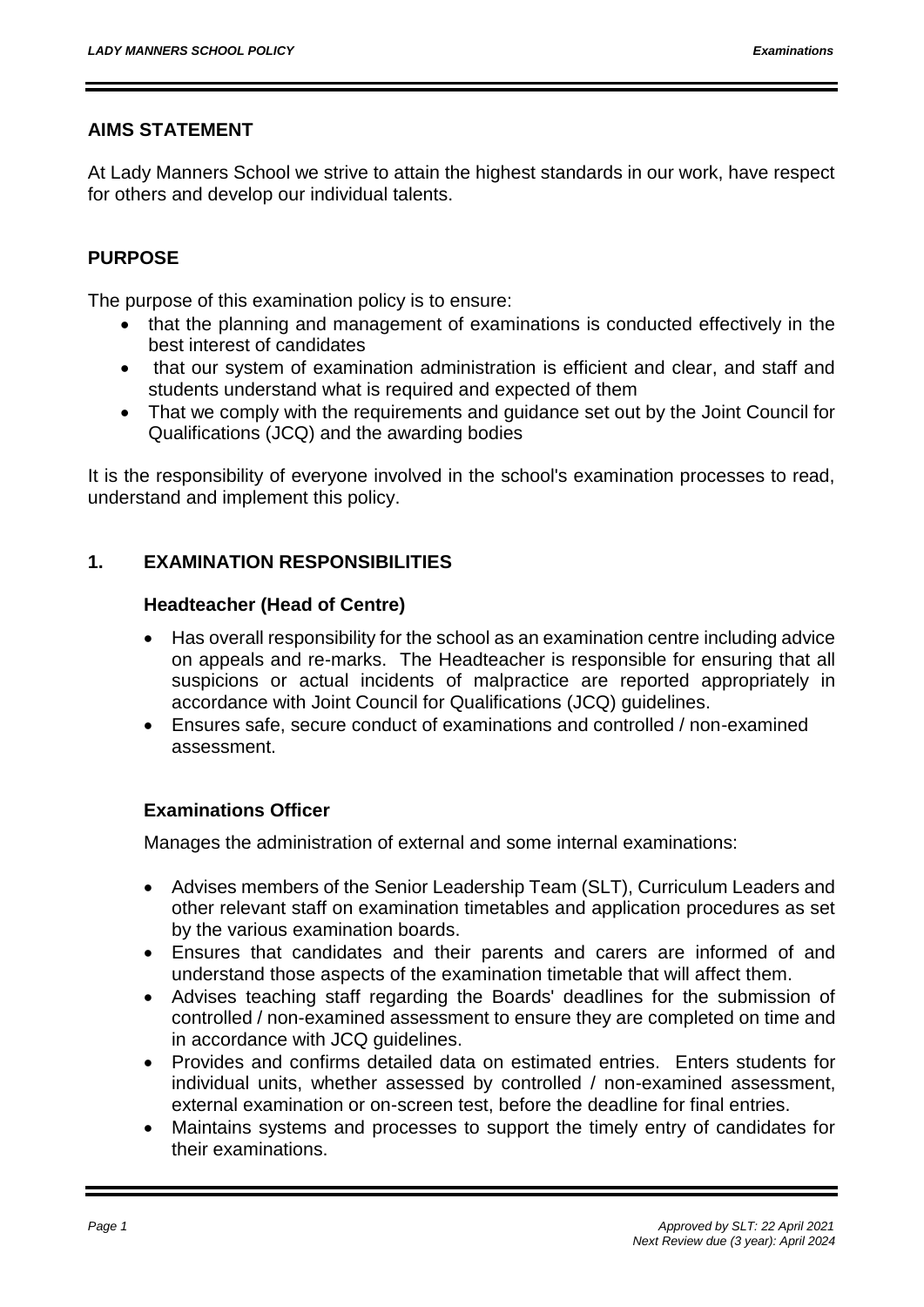- Receives, checks and stores securely all examination papers and completed scripts, and controlled / non-examined assessment materials.
- Administers access arrangements and makes applications for special consideration following the regulations in the JCQ guidance on the special consideration process
- Makes emergency access arrangements applications on the day of exams where required.
- Identifies and manages examination timetable clashes.
- Accounts for income and expenditures relating to all examination costs/charges.
- Line manages and trains the team of invigilators.
- Creates the invigilators' timetable and ensures the correct number of invigilators are present for each examination, including scribes and readers where appropriate and arranging suitable accommodation for these examinations to take place.
- Submits candidates' controlled / non-examined assessment marks, tracks despatch and stores returned controlled / non-examined assessment and any other material required by the appropriate awarding bodies correctly and on schedule.
- Reports all suspected or actual incidents of malpractice, in line with the JCQ guidance on suspected malpractice in examinations and assessments.
- Processes the examination results via the A2C Migration Application and transfers results data onto the SIMS Management Information System (MIS) via Assessment Manager.
- Liaises with other support staff regarding the arrangements for dissemination of examination results and certificates to candidates.
- Advise and consult with SLT on any appeals/re-mark requests.
- Identifies where future procedural improvements might be made.
- Maintains the record of examination certificates that have been issued, and those that have been destroyed confidentially.
- Works with the Data Manager to provide a breakdown of results.

# **Deputy Headteacher - Curriculum**

- Authorisation of courses followed at Key Stage 4/Post-16.
- Maps resources including examination rooming and ICT requirements.

# **Curriculum Leaders**

- Decide on an Awarding Body and specification and advise the examinations officer of any changes to the syllabus or assessment details for their subject by the end of the summer term prior to first delivery.
- Ensure that all assessment is taken in the examination series in which the qualification is certificated to satisfy the terminal assessment requirement.
- Obtain the controlled assessment / non-examined task details from the appropriate Awarding Body.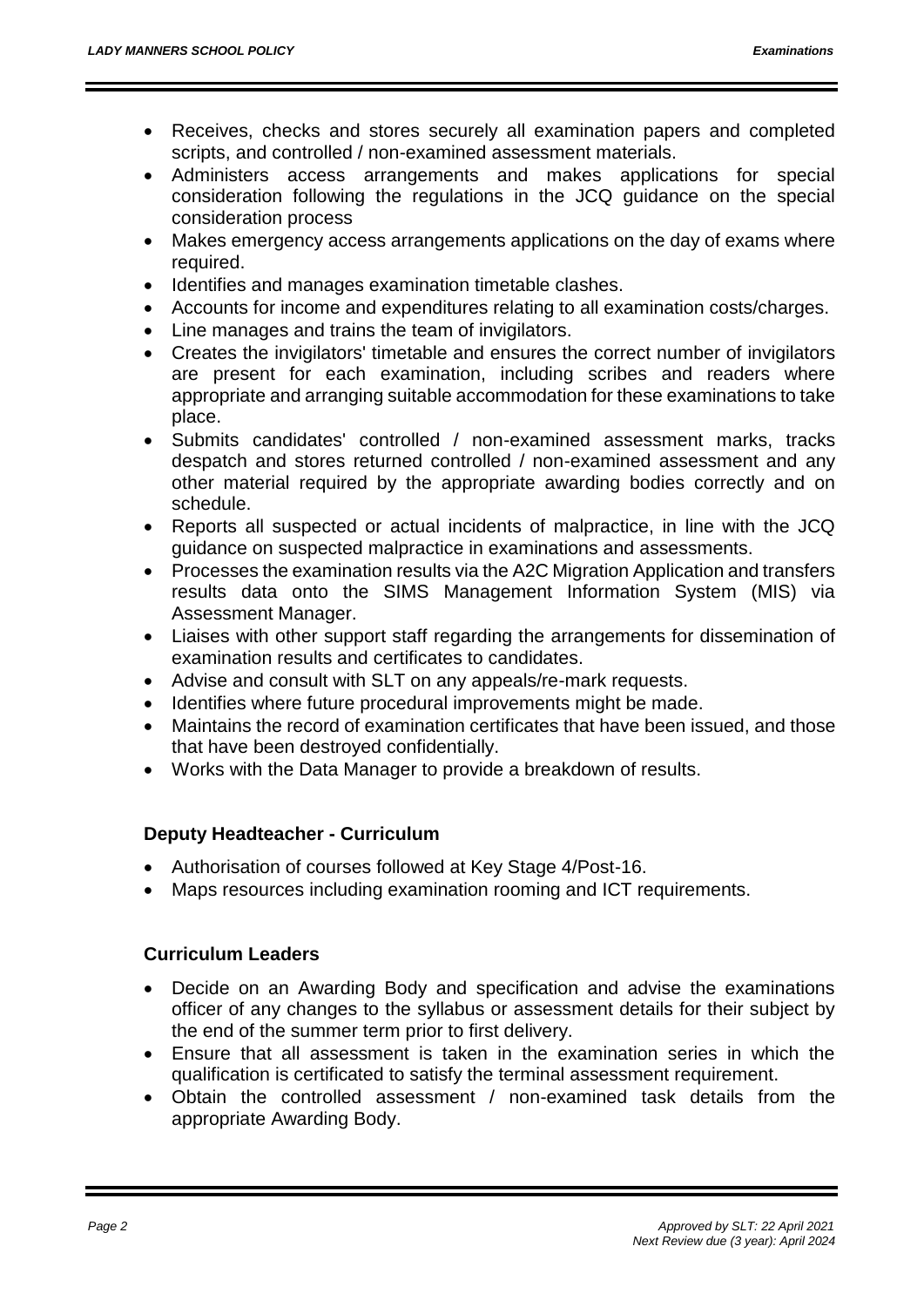- Plan when and how the assessment will take place, taking into account the accommodation and resources required, including ICT. The Examinations Officer should be notified when high level controlled assessment is taking place.
- Ensure that teaching staff and in-class support staff understand the requirements of the specification and their responsibilities with regard to controlled / nonexamined assessment. They should take careful note of awarding body guidance and ensure that staff are fully aware of this guidance, including appropriate levels of control - high, medium or low.
- Ensure secure storage of assessment materials and the safe keeping of students' work. (This responsibility may well be delegated to Assistant Curriculum Leaders). Student work needs to be retained securely until after the closing date for any enquiries about results.
- Keep the Examinations Officer and Deputy Headteacher (Curriculum) informed of controlled assessment requirements, including informing the Examinations Officer of unit codes for controlled assessments.
- Ensure appropriate standardisation of student work, where required.
- Liaise with the school's SENDCo for any assistance required for the management of access arrangements.
- Arrange for the accurate completion of controlled assessment mark sheets and declaration sheets.
- Arrange for the accurate completion of entry and all other mark sheets and adherence to deadlines as set by the Examinations Officer.
- Involvement in post-results, review, advice and procedures when necessary.
- Be available on results day in case decisions on post-results procedures are needed.

# **Pastoral Leaders (Head of Sixth Form, , Year Tutors)**

- Communication of information regarding examinations and timetable arrangements.
- Have an understanding of involvement in post-results procedures to provide guidance to students and parents and carers, where required.

## **Teachers**

- Establish familiarity with guidelines from JCQ and Awarding Bodies in respect of the conduct of examinations and completion of controlled / non-examined assessments.
- Supervise assessments, only permitting assistance to students as the specification allows.
- Ensure that relevant display materials are removed or covered up.
- Mark using the mark schemes provided by the awarding body, keeping a record of marks.
- Retain all work securely until the closing date for enquiries about results. In the event that an enquiry is submitted, retain candidates work securely until the outcome of the enquiry and any subsequent appeal has been conveyed to the centre.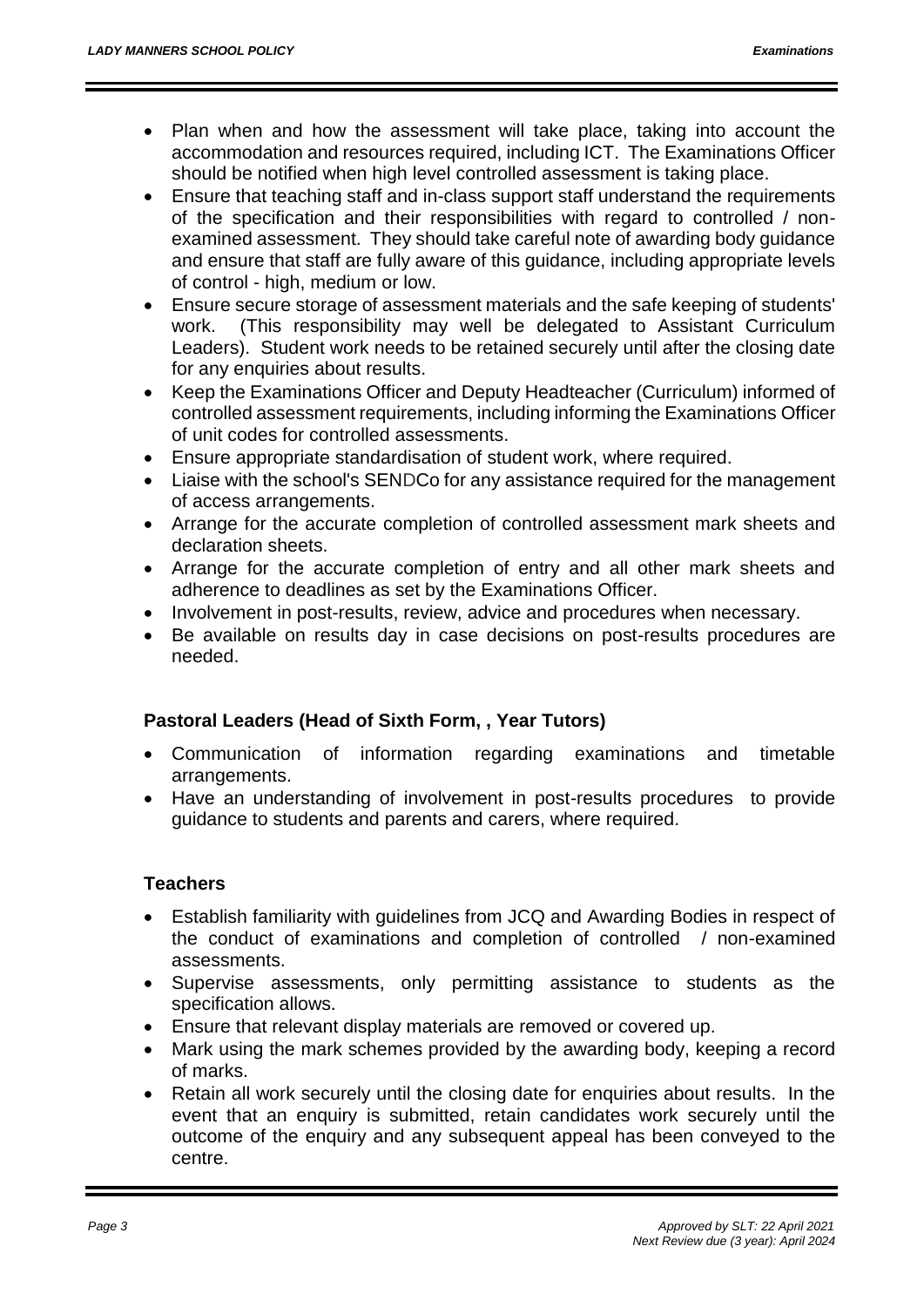# **SENDCo**

- Identification, assessment and recommendations about candidates' requirements for access arrangements.
- Administers and makes applications for access arrangements in accordance with JCQ
- Liaise with the Examinations Officer to ensure access arrangements are put in place for students with learning needs and disabilities.
- Informs subject teachers of candidates with special educational needs who are embarking on a course leading to an examination. The SENDCo can then inform individual staff of any special arrangements that individual candidates may be granted during the course and in the examination.

# **Senior Invigilators and Invigilators**

- Collect examination papers and other material from the examinations office before the start of the examination.
- Ensure all examinations are conducted in accordance with the JCQ guidelines.
- Collection of all examination papers in the correct order at the end of the examination and their return to the examinations office.

# **Candidates**

- Check their examination timetables are correct and that they understand the examination rules and regulations.
- Attend all examinations for which they are entered, and complete all examination controlled / non-examined assessment requirements.
- Conduct themselves in the all examinations in accordance with the JCQ guidelines.

# **Administrative Staff**

- Post examination papers and controlled / non-examined assessment.
- Collate and issue examination results
- Ensure there is a traceable record of examination certificate collection

# **Information Services Officer**

- Analyses examination results data, producing appropriate tables and statistics.
- Prepares and presents reports to SLT showing results achieved in relation to expected grades and comparable data for previous years.
- Provides other relevant breakdowns of results as requested by the Headteacher.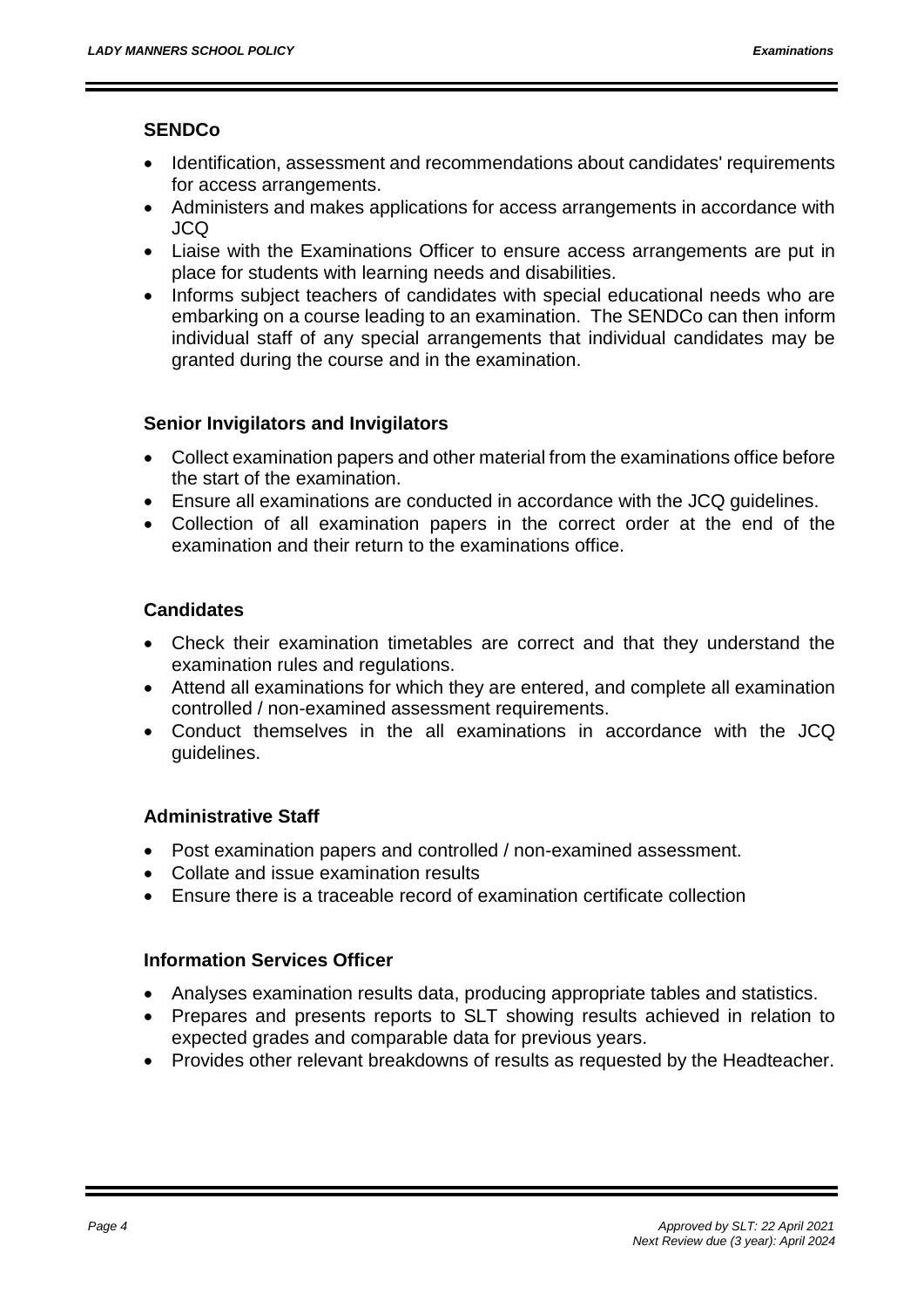#### **2. THE STATUTORY TESTS AND QUALIFICATIONS OFFERED**

The statutory tests and qualifications offered are decided by the Headteacher, SLT and Curriculum Leaders on behalf of the Governors of Lady Manners School.

The statutory tests and qualifications offered are all approved qualifications for schools in accordance with DfE guidelines.

The subjects offered for these qualifications in any academic year may be found on the school website.

All candidates will be entitled and enabled, to achieve an entry for qualifications from an external awarding body.

#### **3. EXAMINATION TIMETABLES**

The Examinations Officer will circulate the examination timetables for internal and external examinations once these are confirmed.

# **4. ENTRIES, ENTRY DETAILS, LATE ENTRIES AND RETAKES**

#### **4.1 Entries**

Candidates prepared for a course will be entered for the relevant examination. Non entries will only arise in very exceptional circumstances.

A candidate or parent/carer can request a subject entry, change of level or withdrawal. The final decision about entries however, does remain with the school.

The Centre only accepts external entries from recent former students when there are very exceptional circumstances. In this instance, external candidates are expected to pay for any examination entries.

#### **4.2 Late Entries**

Entry deadlines are circulated to Curriculum Leaders via the internal post and email.

Late entries are authorised by Curriculum Leaders and the Deputy Headteacher.

#### **4.3 Retakes**

Retake decisions will normally be made in consultation with the candidates, Curriculum Leaders, subject teachers and the Examinations Officer.

(See also section 5: Examination Fees)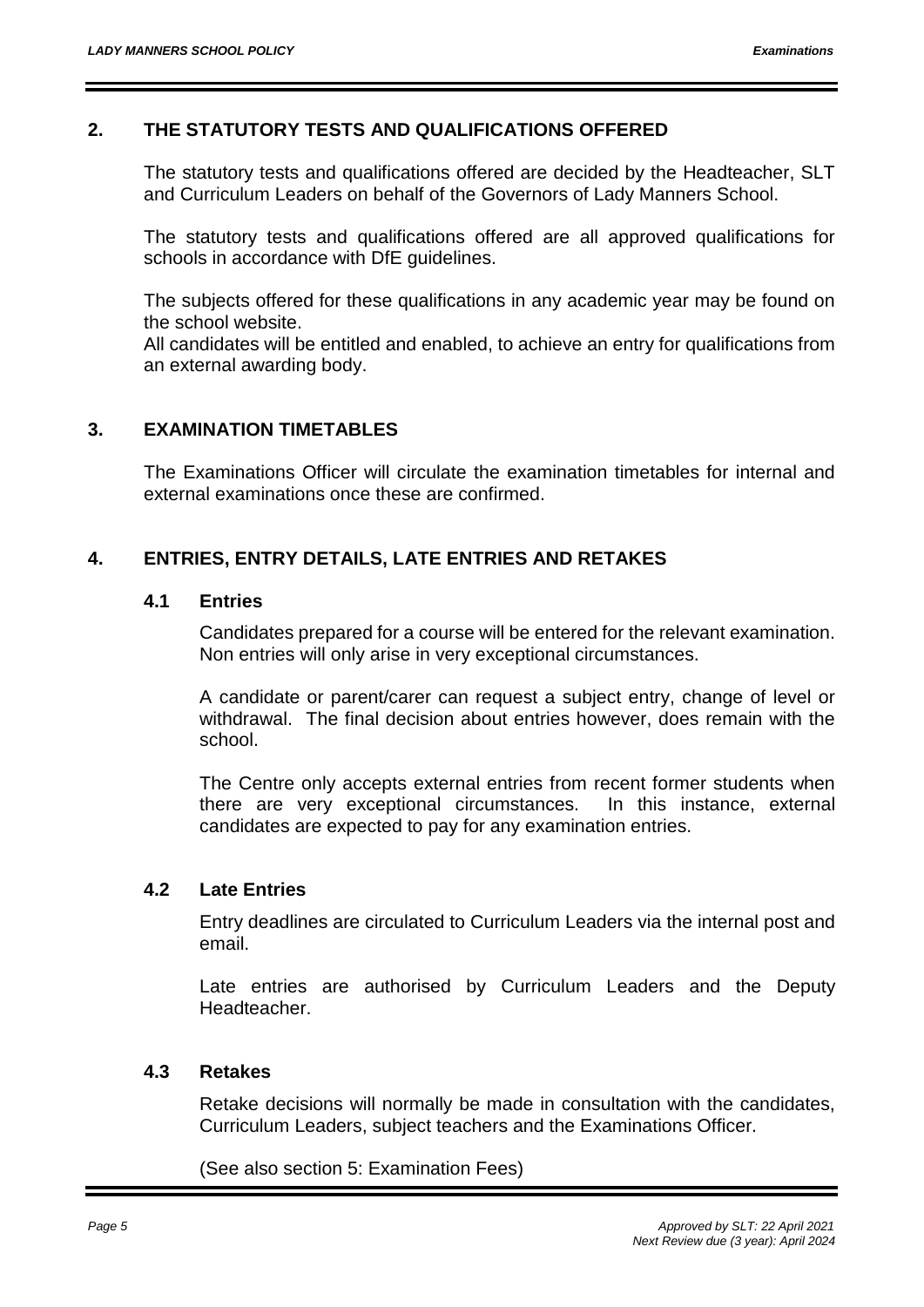## **5. EXAMINATION FEES**

Initial registration and entry examination fees, where this relates to timetabled teaching as part of the curriculum, are paid by the Centre.

Late entry or amendment fees are paid by the departments.

Candidates or departments will not be charged for changes of tier, withdrawals made by the proper procedures or alterations arising from administrative processes, provided these are made within the time allowed by the awarding bodies.

Reimbursement will be sought from candidates who fail to sit an examination without genuine medical reason, or meet the necessary controlled assessment requirements. The school's Charging and Remissions policy is available on the school's website.

With the exception of retakes in GCSE English and Mathematics, fees for any subsequent retakes of the same examination or module are paid by the candidate, unless there are exceptional circumstances agreed by the Headteacher.

Candidates should normally pay the fee for an enquiry about a result, unless there are exceptional circumstances agreed by the Headteacher. (See also section 11.2: Enquiries About Results [EARs])

# **6. THE EQUALITY ACT (), PARTICULAR NEEDS AND ACCESS ARRANGEMENTS**

## **6.1 The Equality Act**

The Equality Act 2010 extends to general qualifications. All staff must ensure that the access arrangements and special consideration regulations and guidance are consistent with the law.

We comply with the legislation including making reasonable adjustments to the service that we provide to candidates in accordance with the requirements defined by the legislation, awarding bodies and JCQ. This is the responsibility of the Head of Centre, Examinations officer and SENDCo.

## **6.2 Particular Needs**

A candidate's particular needs and requirements are agreed by the SENDCo, doctor and pastoral staff.

Any staff, as part of their pastoral role, may identify other requirements and liaise with the Examinations Officer over any arrangements which may need to be reviewed.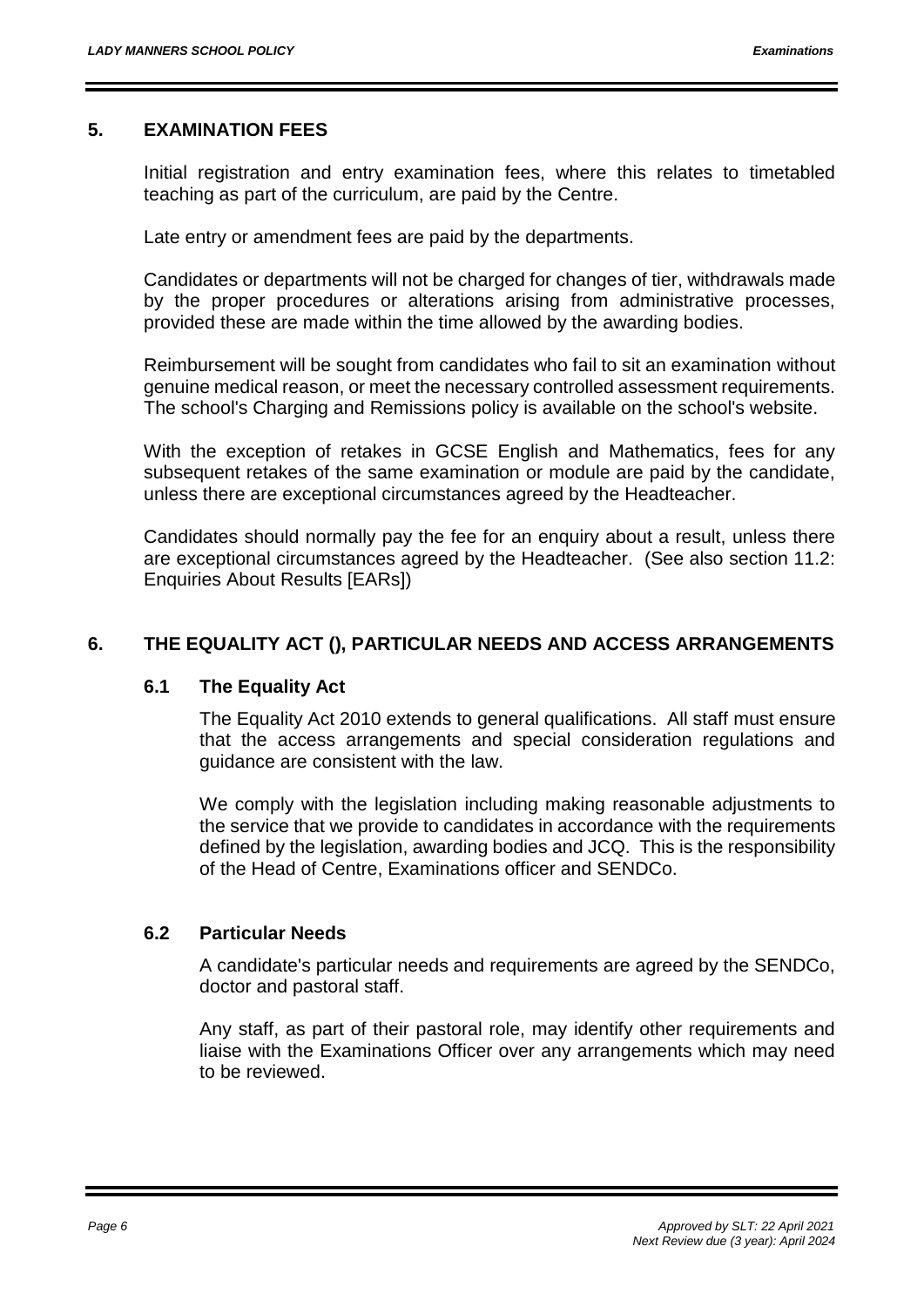#### **6.3 Access Arrangements**

Making special arrangements for candidates to take examinations is the responsibility of the Examinations Officer. Submitting completed access arrangement applications to the awarding bodies and ensuring there is appropriate evidence for the candidate's access arrangements is the responsibility of the SENDCo/Deputy SENDCo and class teachers .

Rooming for access arrangement candidates will be organised by the Examinations Officer and the SENDCo/Deputy SENDCo.

Invigilation and support for access arrangement candidates will be organised by the Examinations Officer and the SENDCo/Deputy SENDCo.

# **7. MANAGING INVIGILATORS AND EXAMINATION DAYS**

## **7.1 Managing Invigilators**

External invigilators will be used for the supervision of external examinations.

The recruitment of invigilators is the responsibility of the Examinations Officer, working with the Human Resources Officer.

Invigilators are timetabled, trained and briefed by the Examinations Officer.

Invigilators' rates of pay are determined by the Governing Body, with reference to County guidelines.

## **7.2 Examination Days**

The Examinations Officer will book all examination rooms after liaison with other users and make the question papers, other examination stationery and materials available for the invigilator.

The Premises Manager is responsible for setting up the allocated rooms.

The Senior Invigilator will start all examinations in accordance with JCQ guidelines.

Senior staff and/or other relevant pastoral staff will help invigilators identify students.

In practical examinations subject teachers may need to be on hand in case of any technical difficulties and subject to JCQ and awarding body guidance. External invigilators will be provided if requested and if appropriate. However, only those members of staff authorised by the Head of Centre, JCQ and awarding body guidance are permitted in the examination rooms.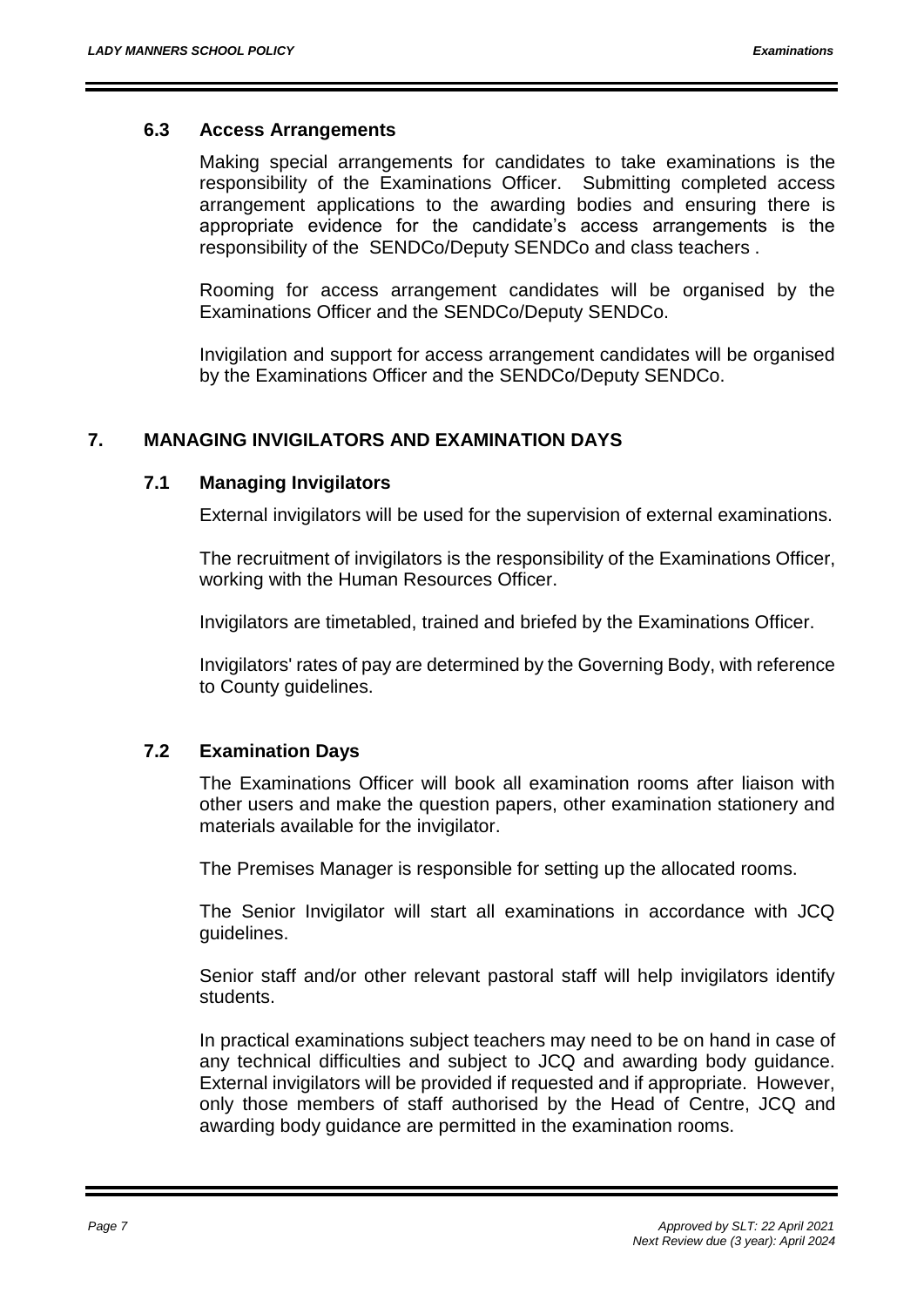## **7.3 Contingency Planning** – see **Appendix 1**

A joint contingency plan is in place to ensure a consistent and effective response in the event of a major disruption to the examination system. This is to safeguard the interests of candidates and to maintain the integrity of the examination process.

Contingency plans are in line with the guidance provided by Ofqual, JCQ and awarding bodies.

#### **7.4 Malpractice**

The Head of Centre, in consultation with the Examinations Officer, is responsible for ensuring that malpractice is thoroughly investigated.

See **Appendix 4** for specific measures in place for the 2021 examination season

## **8. CANDIDATES, CLASH CANDIDATES AND SPECIAL CONSIDERATION**

#### **8.1 Candidates**

The school's published rules on acceptable dress and behaviour apply at all times.

Candidates' personal belongings remain their own responsibility and the school accepts no liability for their loss or damage.

In the examination room, candidates must not have access to items other than those clearly allowed in the instructions on the question paper, the stationary list, or the specific specification for that subject. This is particularly true of mobile phones and all other electronic devices with text or digital facilities.

Any precluded items must not be taken into the examination room.

Disruptive candidates are dealt with in accordance with JCQ guidelines.

Candidates are expected to stay for the full examination time.

Candidates may leave the examination room for a genuine purpose requiring an immediate return to the examination room, in which case a member of staff or invigilator must accompany them.

The Examinations Officer together with pastoral staff will attempt to contact any candidate who is not present at the start of an examination and deal with them in accordance with JCQ guidelines.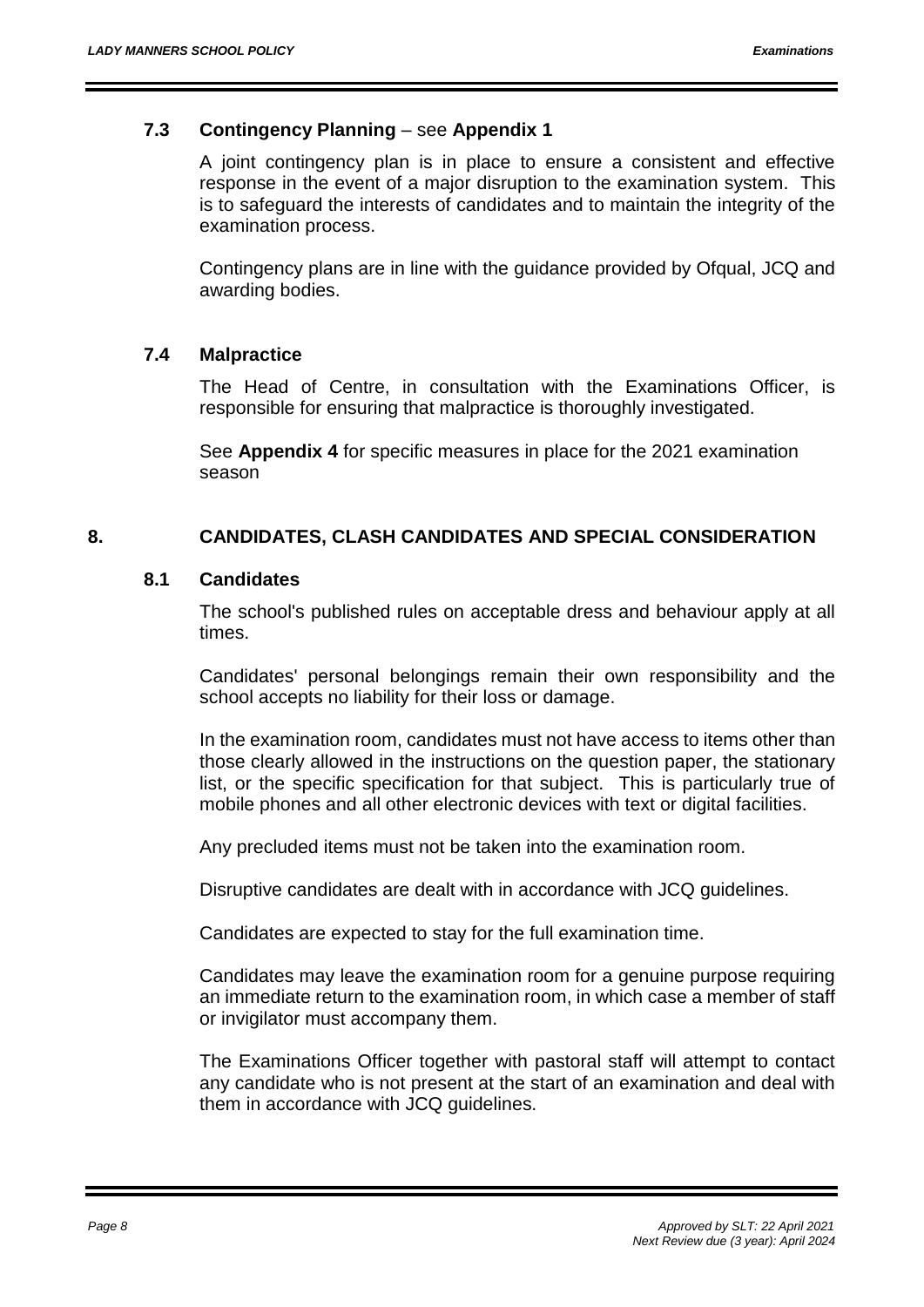#### **8.2 Clash Candidates**

The Examinations Officer will be responsible for arranging an alternative time for the examination and for the necessary isolation rules of any students involved.

## **8.3 Special Consideration**

Should a candidate be too ill to sit an examination, suffer bereavement or other trauma or be taken ill during the examination itself, it is the candidate's responsibility to alert the school, or the examination invigilator, to that effect.

Any special consideration claim must be supported by appropriate evidence within five days of the examination, for example a letter from the candidate's doctor.

The Examinations Officer will then apply on-line only for Special Consideration from the relevant awarding body before the end of the examination series.

# **9. CONTROLLED / NON-EXAMINED ASSESSMENT AND APPEALS AGAINST INTERNAL ASSESSMENTS**

#### **9.1 Controlled / Non-examined Assessment**

Candidates who have to prepare portfolios should do so by the end of the course or centre-defined date.

Curriculum Leaders will ensure all controlled assessment is ready for despatch before the date set by the awarding body and the Examinations Officer will keep a record of:

- The date assessment was posted
- The name of the assessor

Marks for all internally assessed work are provided to the Examinations Officer by the Curriculum Leaders.

## **9.2 Internal Verification**

There is a separate policy/procedure for the BTEC Assessment and Internal Verification and the BTEC Registration and Certification- see **Appendix 2**.

**9.3** The Examinations Officer will inform staff of the deadline for appeals against internal assessments.

## **Appeals Against Internal Assessments** - see **Appendix 3**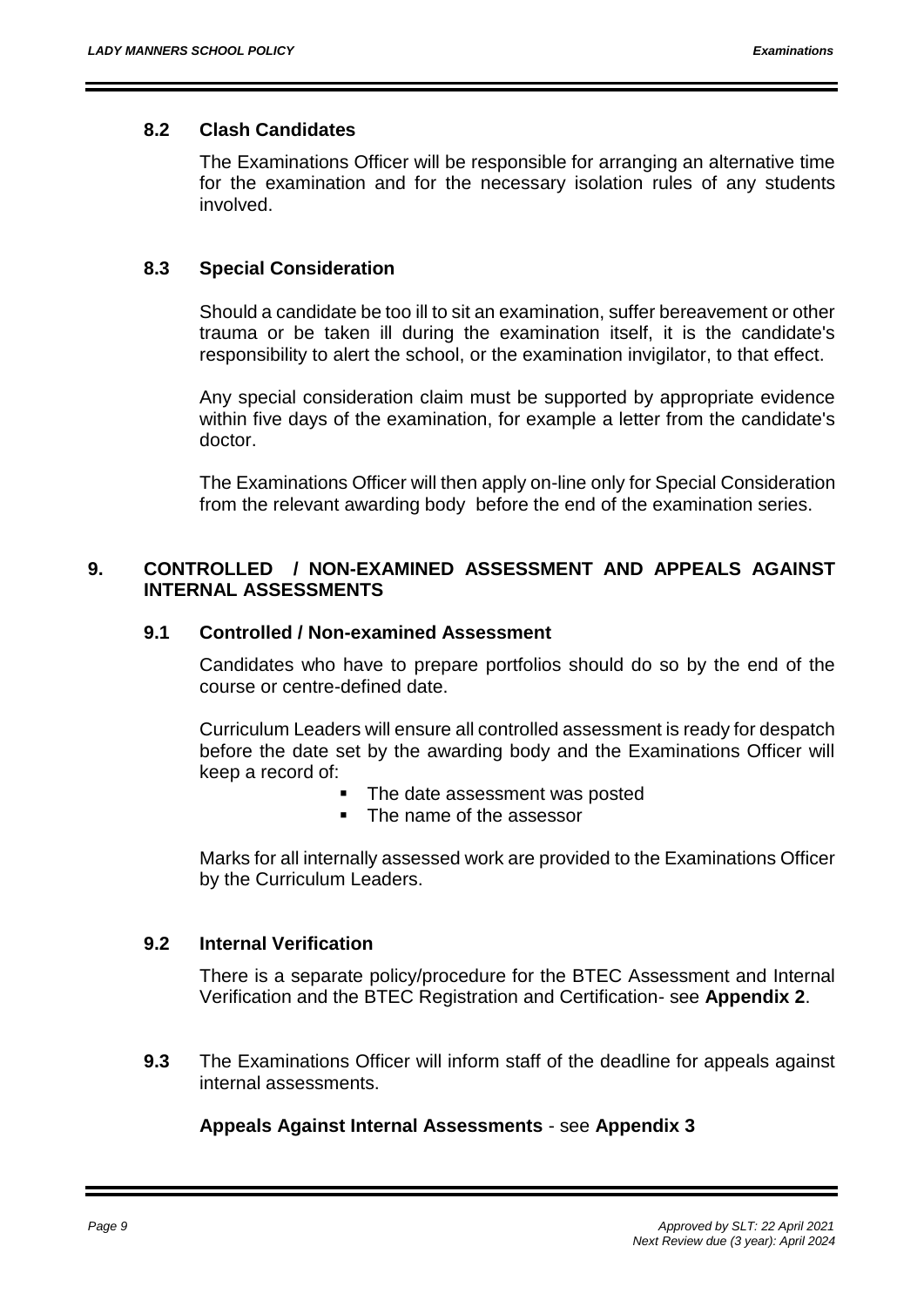## **10. RESULTS, ENQUIRIES ABOUT RESULTS (EARs) AND ACCESS TO SCRIPTS (ATS)**

#### **10.1 Results**

Dates of the results days each year will be publicised to candidates, parents and carers by the school.

Candidates in Years 10, 11, 12 and 13 and external candidates will receive individual results slips on results days in person at the school or by post to their home addresses if requested (candidates to provide stamped addressed envelope). Results will only be given out over the phone or via email if agreed by the Head of Centre.

Arrangements for the school to be open on results days and the provision of staff on results days is the responsibility of the Headteacher.

## **10.2 Enquiries About Results (EARs)**

EARs may be requested by centre staff or the candidates if there are reasonable grounds for believing there has been an error in marking.

A request for a re-mark or clerical check requires the written consent of the candidate.

A candidate may apply to have an enquiry carried out, for which they will be charged. In some situations the school will contact parents, carers and students about particularly borderline results.

(See section 5: Examination Fees)

All processing of EARs will be the responsibility of the Examinations Officer following JCQ guidance.

## **10.3 Access to Scripts (ATS)**

After the release of results, candidates may request the return of scripts within a deadline specified by the Examinations Officer by completing the relevant form and submission of the required payment.

School staff may also request scripts for investigation or for teaching purposes. For the latter, the consent of candidates must be obtained. The charge for this would be passed on to the Department.

No re-marks can be applied for once a script has been returned, unless there is a priority request for an A-level script.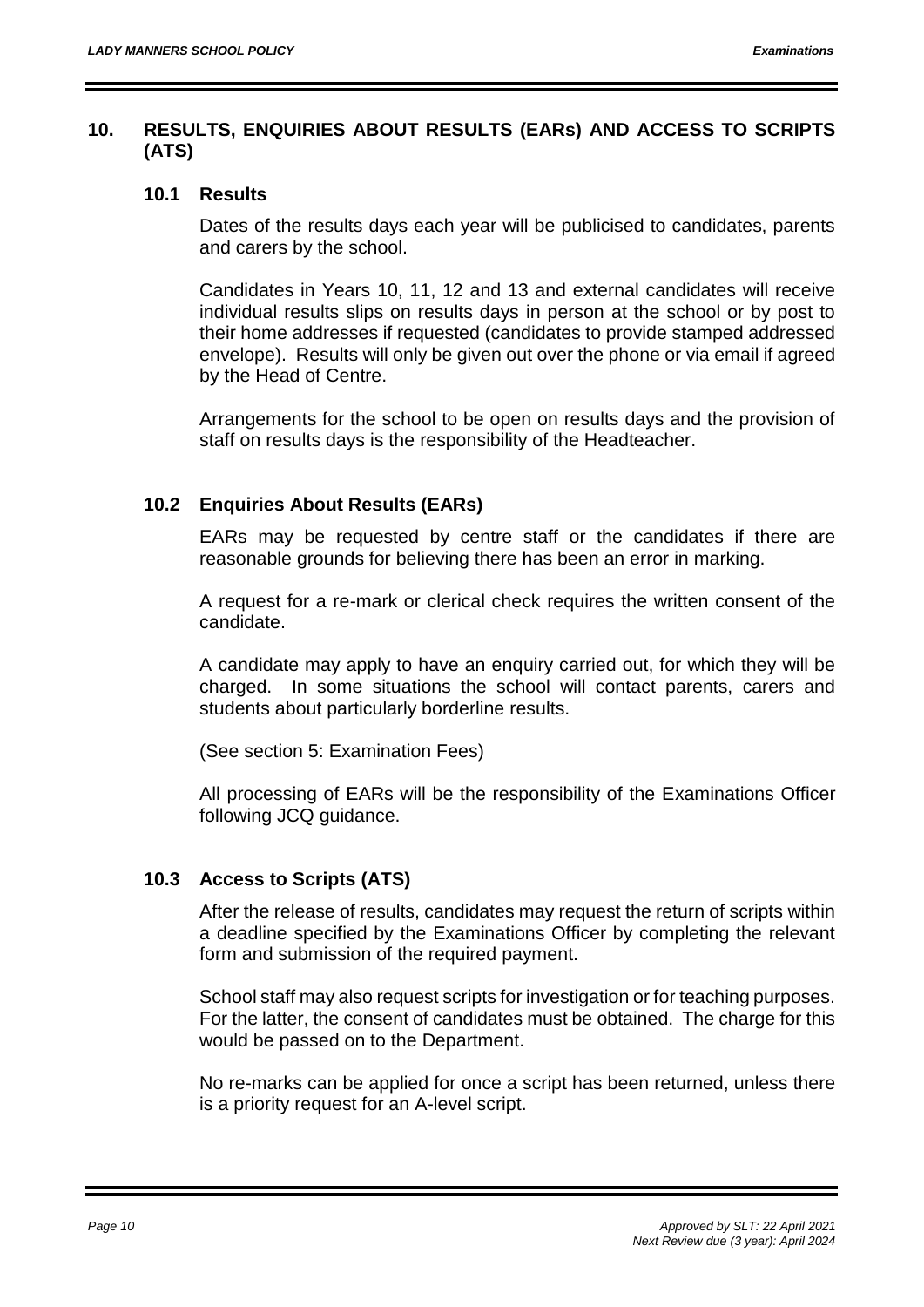# **11. CERTIFICATES**

Certificates are presented in person and signed for on Speech Day. Certificates are signed for if collected after this event. A traceable record is kept of all certificates that are issued.

Certificates may be collected, from the school office after Speech Day, on behalf of a candidate by a third party, provided they have been authorised to do so and bring identification.

The school retains certificates for one year, after then they are destroyed in a confidential manner. A record of any certificates which are destroyed is retained for 4 years from their date of destruction.

# **POLICY LINKS**

Controlled Assessment Policy Examination Appeals (Coursework and Internal Assessments) Procedure Equality and Diversity Policy Accessibility Plan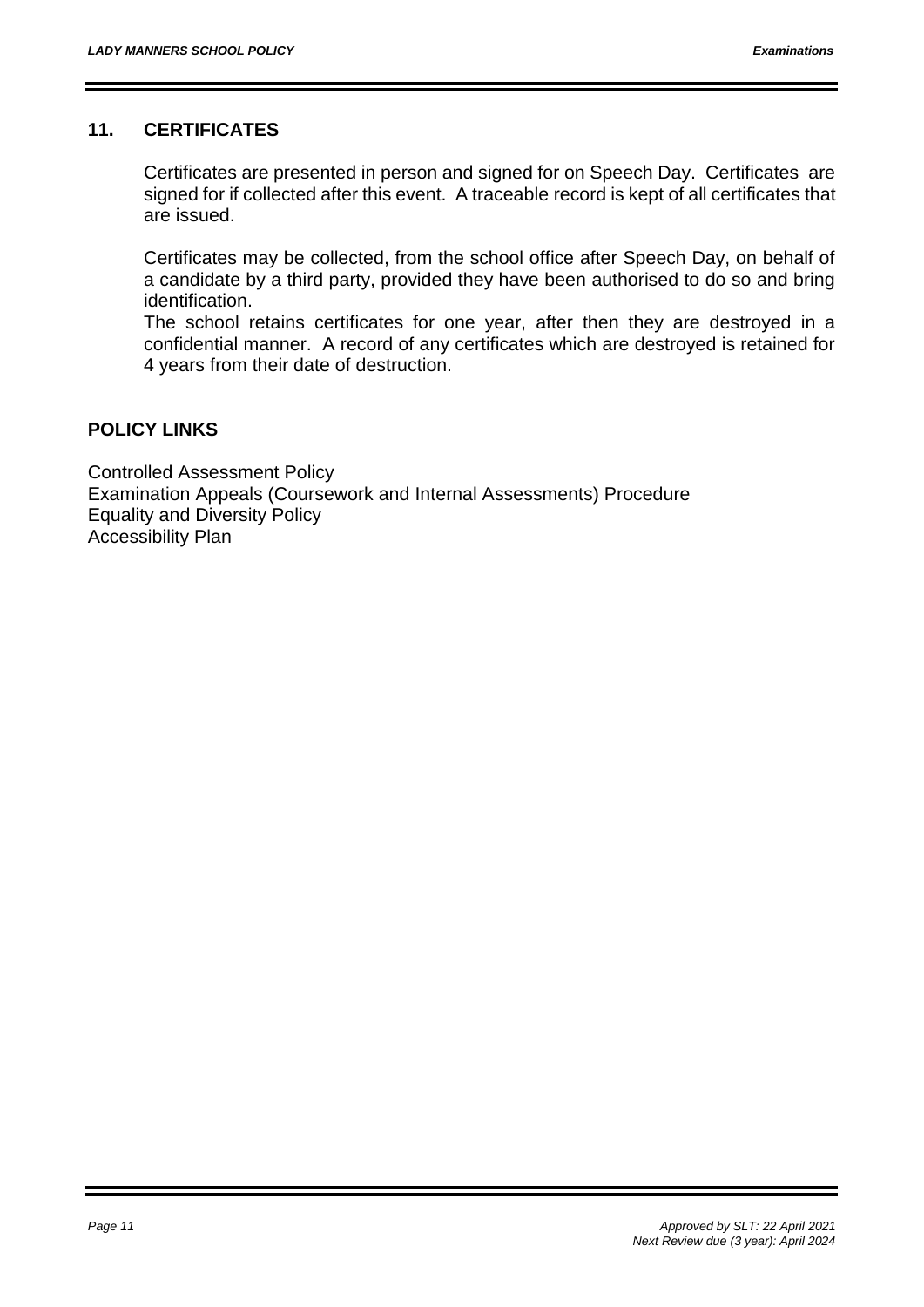# **APPENDIX 1**

# **EXAMINATIONS CONTINGENCY**

## **PURPOSE OF THE PLAN**

This plan examines potential risks and issues that could cause disruption to the management and administration of the exam process at Lady Manners School. By outlining actions/procedures to be followed in case of disruption, it is intended to mitigate the impact these disruptions have on our exam process.

Alongside internal processes, this plan is informed by information contained in the *Joint*  contingency plan for the examination system in England, Wales and Northern Ireland where it is stated that *"Centres should prepare plans for any disruption to examinations as part of their general emergency planning. It is important to ensure that relevant centre staff are*  familiar with the plan. Consideration should be given as to how these arrangements will be *communicated to candidates, parents and staff should disruption to examinations occur."* 

# **CAUSES OF POTENTIAL DISRUPTION TO THE EXAM PROCESS**

#### **1. Examination Officer extended absence at key points in the exam process (cycle)**

Criteria for implementation of the plan:

Key tasks required in the management and administration of the exam cycle not undertaken including:

#### *Planning*

- annual data collection exercise not undertaken to collate information on qualifications and awarding body specifications being delivered
- annual exams plan not produced identifying essential key tasks, key dates and deadlines
- sufficient invigilators not recruited and trained

#### *Entries*

- awarding bodies not being informed of early/estimated entries which prompts release of early information required by teaching staff
- candidates not being entered with awarding bodies for external exams/assessment
- awarding body entry deadlines missed or late or other penalty fees being incurred

#### *Pre-exams*

- exam timetabling, rooming allocation; and invigilation schedules not prepared
- candidates not briefed on exam timetables and awarding body information for candidates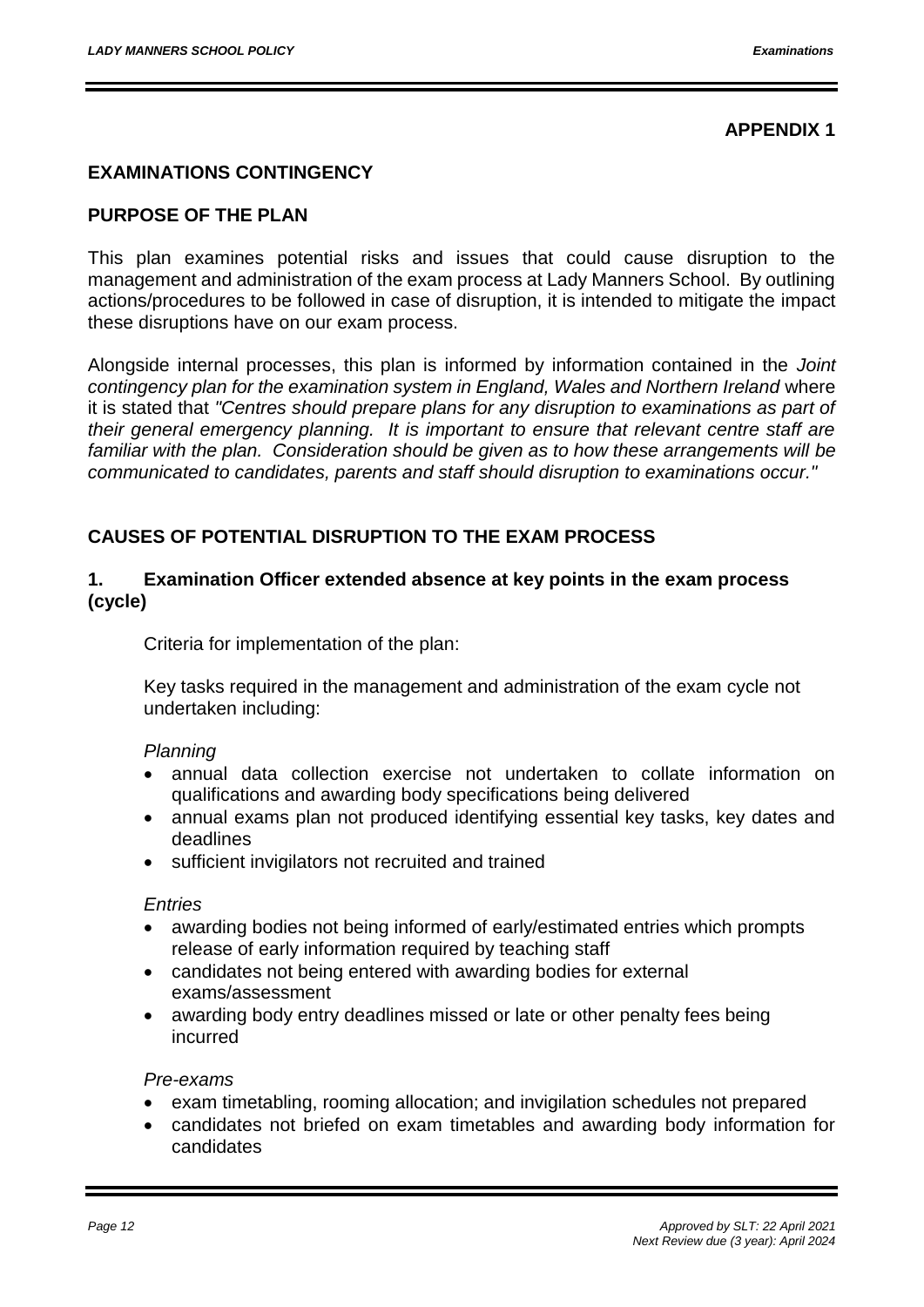- exam/assessment materials and candidates' work not stored under required secure conditions
- internal assessment marks and samples of candidates' work not submitted to awarding bodies/external moderators

## *Exam time*

- exams/assessments not taken under the conditions prescribed by awarding bodies
- required reports/requests not submitted to awarding bodies during exam/assessment periods e.g. very late arrival, suspected malpractice, special consideration
- candidates' scripts not dispatched as required to awarding bodies

## *Results and post-results*

- access to examination results affecting the distribution of results to candidates
- the facilitation of the post-results services

#### Centre actions:

- Line Manager, Deputy Headteacher to liaise with Information Services Officer over entries
- Line Manager, Deputy Headteacher to liaise with Curriculum Leaders and Heads of Year over all aspects of pre and post exam administration
- Senior Invigilator to liaise with Deputy Headteacher regarding exam time issues, potential malpractice, or other issues within the examination room.

## **2. SENDCo extended absence at key points in the exam cycle**

Criteria for implementation of the plan:

Key tasks required in the management and administration of the access arrangements process within the exam cycle not undertaken including:

#### *Planning*

- candidates not tested/assessed to identify potential access arrangement requirements
- evidence of need and evidence to support normal way of working not collated

#### *Pre-exams*

- approval for access arrangements not applied for to the awarding body
- modified paper requirements not identified in a timely manner to enable ordering to meet external deadline
- staff providing support to access arrangement candidates not allocated and trained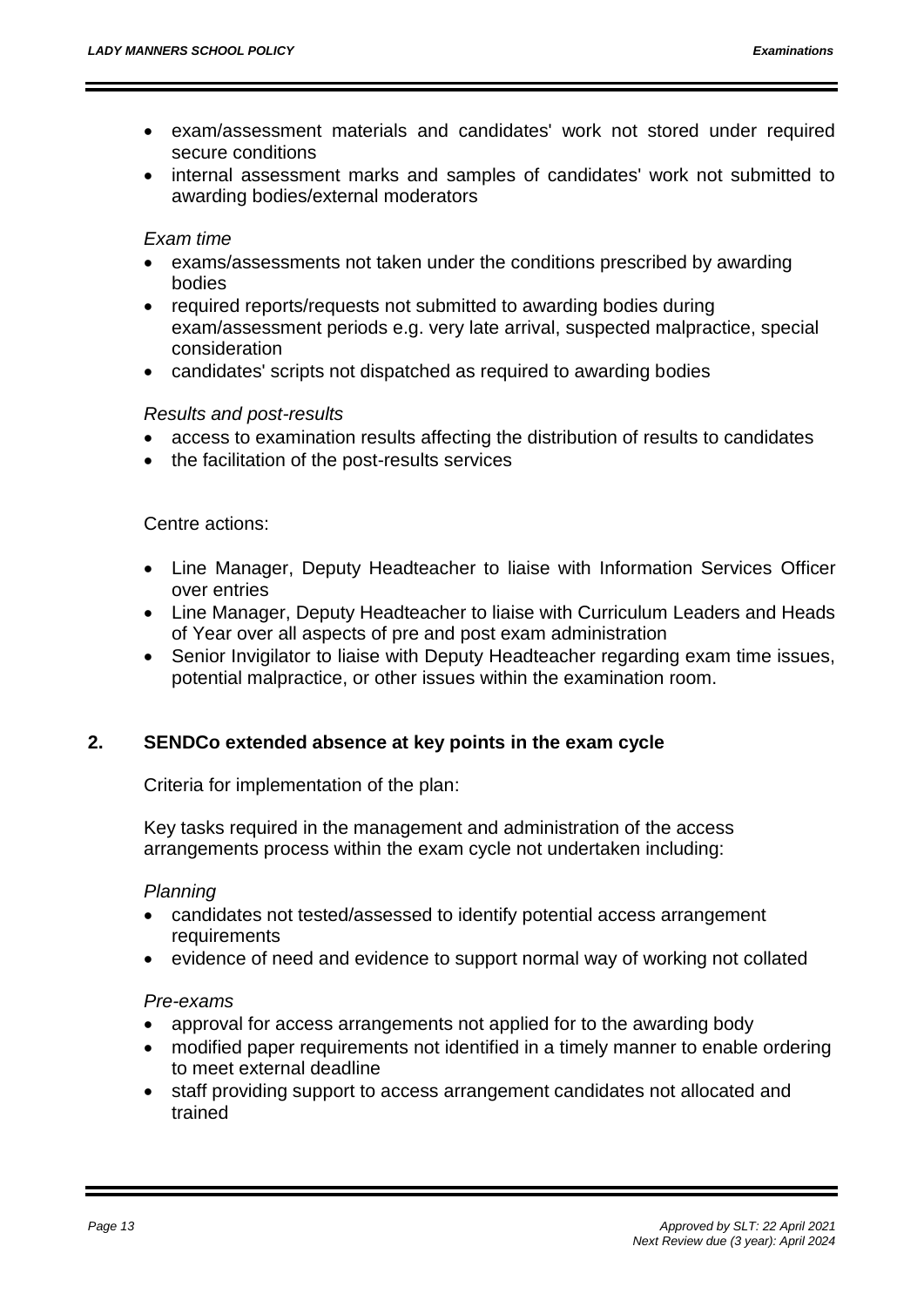*Exam time* 

access arrangement candidate support not arranged for exam rooms

Centre actions:

SENDCo deputy to liaise with Examinations Officer over SENDCo absence.

## **3. Teaching staff extended absence at key points in the exam cycle**

Criteria for implementation of the plan:

Key tasks not undertaken including:

- *Early/estimated entry information not provided to the exams officer on time; resulting in pre-release information not being received*
- *Final entry information not provided to the exams officer on time; resulting in:*
- *candidates not being entered for exams/assessments or being entered late*
- *late or other penalty fees being charged by awarding bodies*
- *Internal assessment marks and candidates' work not provided to meet submission deadlines*

Centre actions:

 SLT Line Manager and Examinations Officer to liaise with remaining teaching staff.

# **4. Invigilators - lack of appropriately trained invigilators or invigilator absence Centre actions:**

Criteria for implementation of the plan:

Key tasks required in the management and administration of the access arrangements process within the exam cycle not undertaken including:

- *Failure to recruit and train sufficient invigilators to conduct exams*
- *Invigilator shortage on peak exam days*
- *Invigilator absence on the day of an exam*

## Centre actions:

- Recruitment and training is completed well in advance.
- Examinations Officer and Senior Invigilator to cover absences or shortages, although Lady Manners School's policy is not to work to the minimum ratio requirements.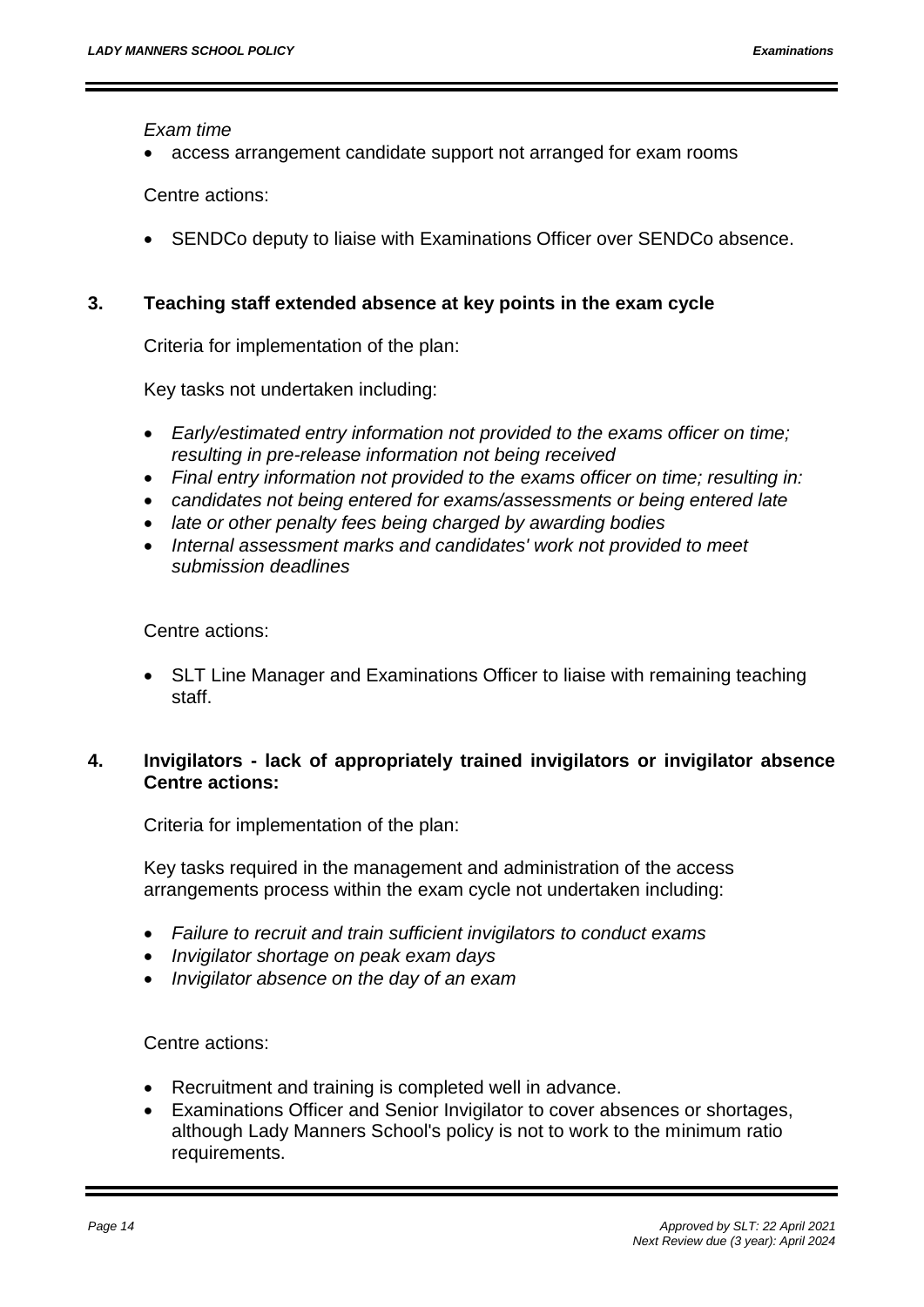## **5. Exam rooms - lack of appropriate rooms or main venues unavailable at short notice**

Criteria for implementation of the plan:

- *Examinations officer unable to identify sufficient/appropriate rooms during exams timetable planning*
- *Insufficient rooms available on peak exam days*
- *Main exam venues unavailable due to an unexpected incident at exam time*

#### Centre actions:

 In an emergency the Main Hall could be utilised for examination purposes or outlying rooms such as the Library and Vocational Centre.

#### **6. Failure of IT systems**

Criteria for implementation of the plan:

- *SIMS system failure at final entry deadline*
- *SIMS system failure during exams preparation*
- *SIMS system failure at results release time*

Centre actions:

 Examinations Officer and MIS Manager to liaise with Examination Boards as to appropriate action.

#### **7. \*Disruption of teaching time – centre closed for an extended period**

\*Criteria for implementation of the plan:

 Centre closed or candidates are unable to attend for an extended period during normal teaching or study supported time, interrupting the provision of normal teaching and learning.

Centre actions:

- Headteacher, Governors, SLT to take the necessary action.
- Examinations Officer to contact the examination boards for advice and guidance and to inform them of the circumstances affecting candidate access to the school
- Examinations officer to follow any regulations set by the government and/or examination board following national disruption to candidates' learning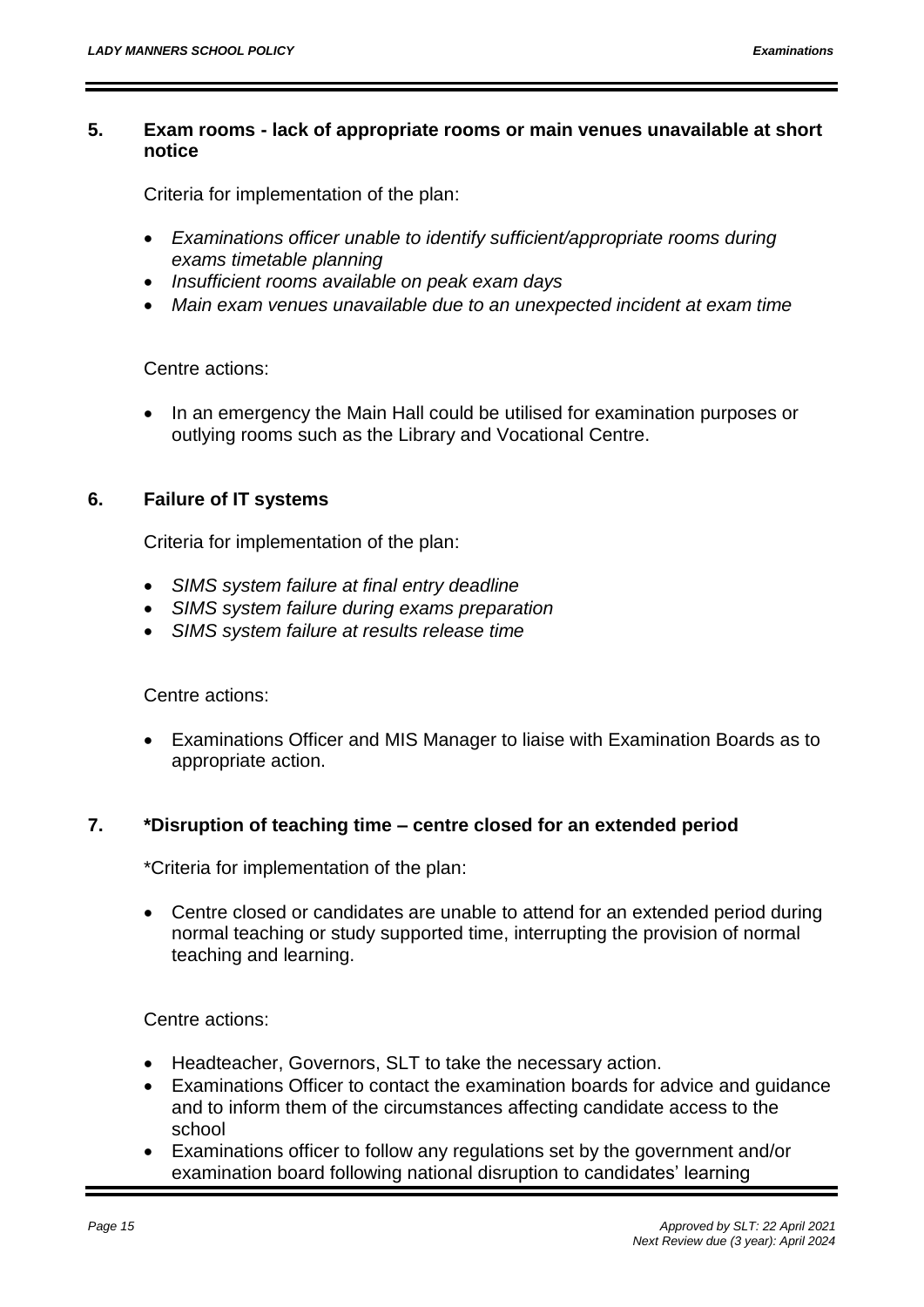Examinations Officer to apply for special consideration for the affected candidate

#### **8. \*Centre unable to open as normal during the exams period**

\*Criteria for implementation of the plan:

- Centre unable to open as normal for scheduled examinations
- \*In the event that the Head of Centre decides the centre cannot be opened for scheduled examinations, the relevant awarding body must be informed as soon as possible. Awarding bodies will be able to offer advice regarding the alternative arrangements for conducting examinations that may be available and the options for candidates who have not been able to take scheduled examinations.

Centre actions:

- Examinations Officer to liaise with Head of Centre and to inform awarding bodies.
- Headteacher and Examinations Officer to explore alternative local venues.

## **9. \*Candidates unable to take examinations because of a crisis – centre remains open**

\*Criteria for implementation of the plan:

 Candidates are unable to attend the examination centre to take examinations as normal

Centre actions:

 Consideration would be given on an individual basis as to why they were unable to attend the examination centre. Special consideration may be applied for.

## **10. \*Disruption to the transportation of completed examination scripts**

\*Criteria for implementation of the plan:

Delay in normal collection arrangements for completed examination scripts

Centre actions:

 Scripts remain securely stored in exams office or Examinations Officer transports them to the Post Office by collection by Parcelforce.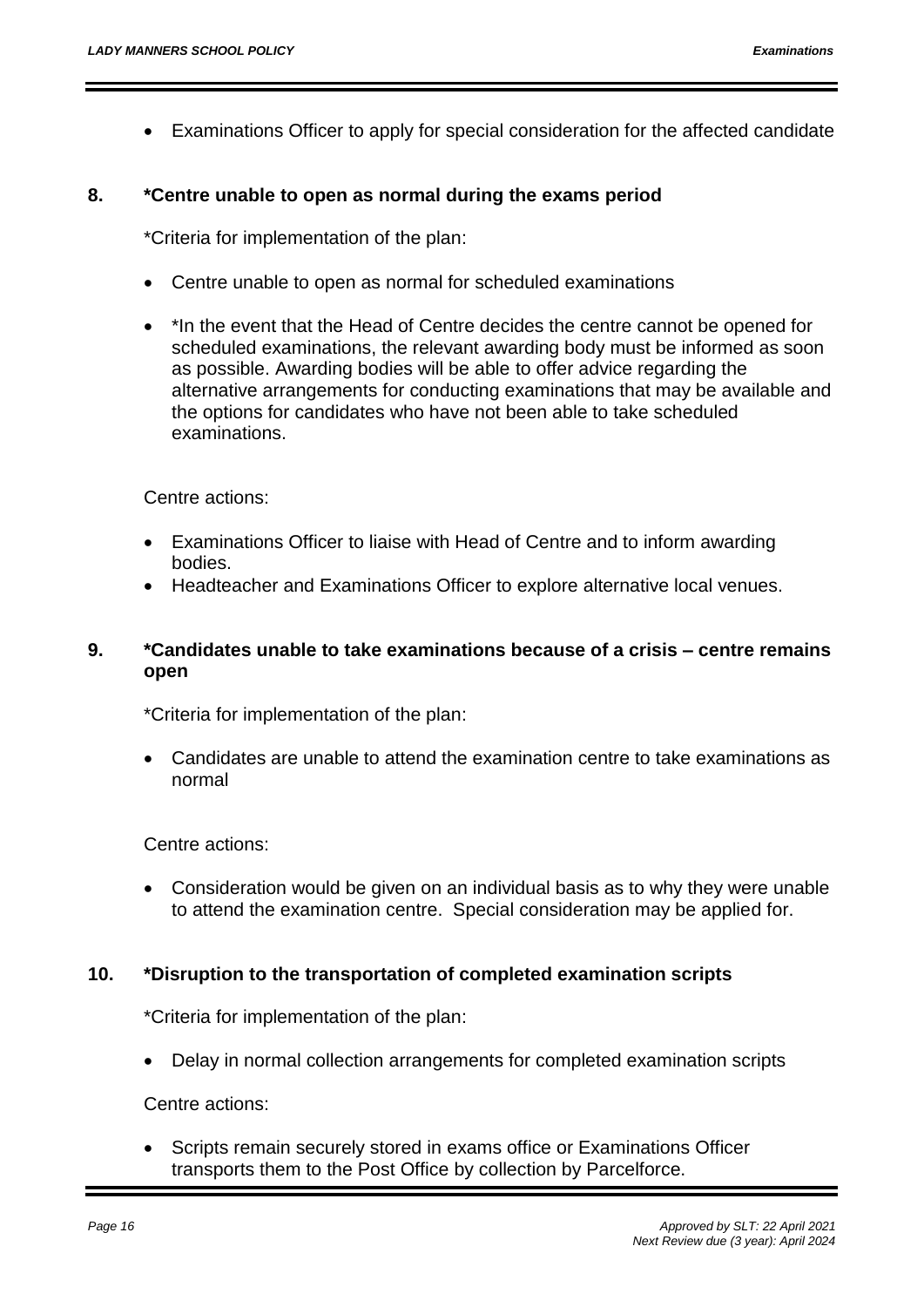## **11. \*Assessment evidence is not available to be marked**

\*Criteria for implementation of the plan:

 Large scale damage to or destruction of completed examination scripts/assessment evidence before it can be marked

Centre actions:

- Where applicable, electronic controlled assessment to be stored on the school's server
- Examinations Officer to contact awarding bodies for advice and guidance.

# **12. \*Centre unable to distribute results as normal**

\*Criteria for implementation of the plan:

 Centre is unable to access or manage the distribution of results to candidates, or to facilitate post results services

Centre actions:

- Examinations Office to contact awarding bodies for advice and guidance
- Email system set up for emailing results if the school is inaccessible
- Communication with parents/carers and students

\*information taken from the *Joint Contingency Plan for the examination system in England, Wales and Northern Ireland*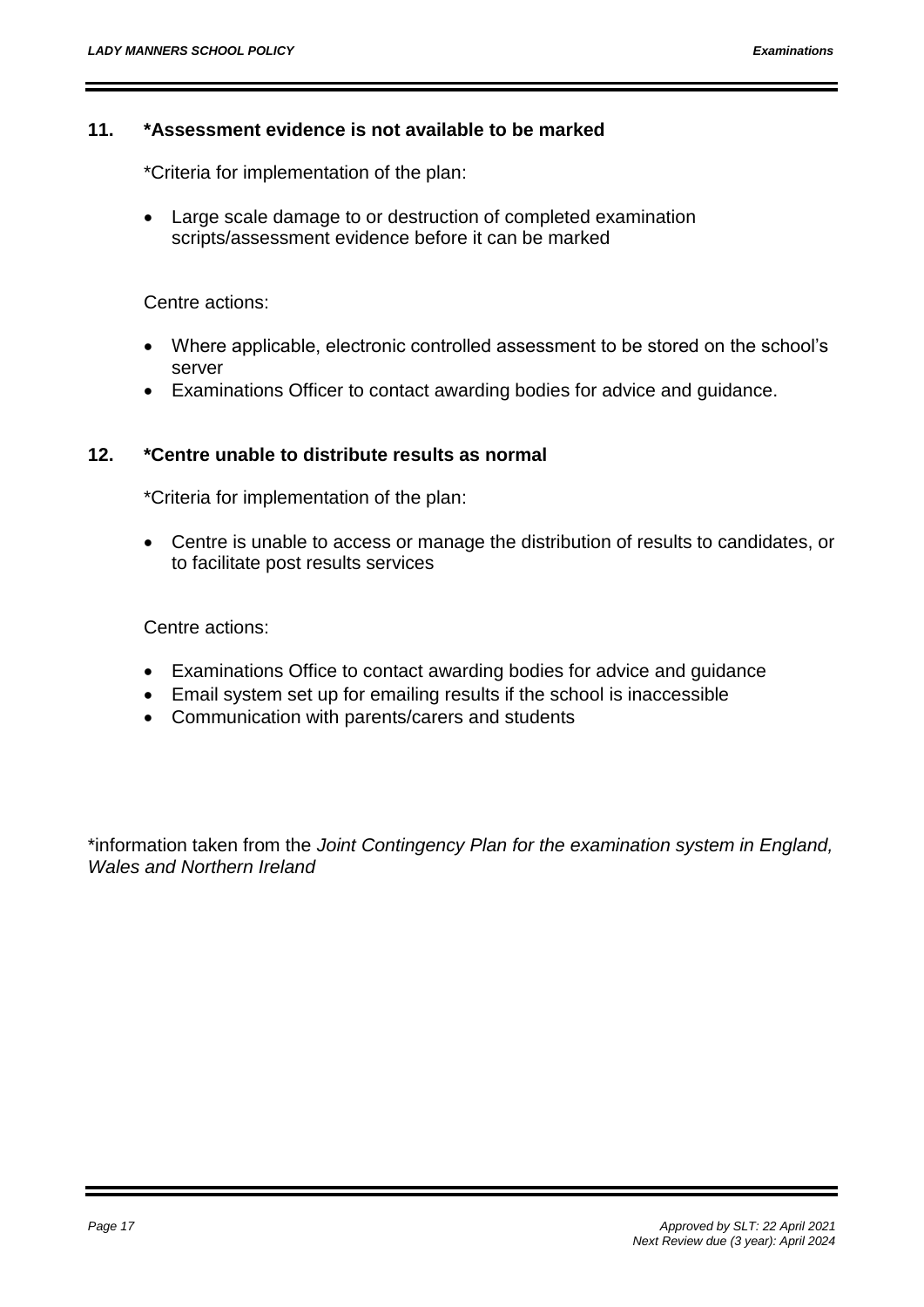# Lady Manners School



# Assessment and Internal Verification Policy for BTEC Courses

# **Aim**

- To ensure that the assessment methods are valid, reliable and do not disadvantage or advantage any group of learners or individuals.
- To ensure that the assessment procedure is transparent, fair and free from bias and to national standards
- To ensure that there is accurate and detailed recording of assessment decisions

This policy is to maintain a standardised approach across all units throughout the BTEC course to ensure that:

- Students are provided with assignments that are fit for purpose
- Students are provided with clear and published dates for assignment and assessment deadlines
- Students are informed of where they are in their learning within the framework of the qualification, their expected end point and how they can meet or exceed the expectations set by the school
- Students take part in the assessment process by evaluating their own progress and are able to identify skills which will improve their learning
- Subject teachers use the outcomes of student assessments to plan and structure the learning to support each student in working towards their targets
- Subject teachers assess and report on all aspects of student learning including levels of attainment and engagement in learning
- Subject teachers share good practice and have a clear understanding of the BTEC assessment methodology
- Assessment practices meet the BTEC assessment requirements and are impartial, valid and reliable
- Accurate and detailed records of assessment decisions and internal verification are retained
- A robust and rigorous internal verification procedure feeds into external verification as required by the awarding body

# **Roles and Responsibilities**

- Form Tutors, Year Heads and Curriculum Leaders will monitor broader student learning and, in partnership with the subject teacher, will provide support and intervention to ensure that all students have the opportunity to reach the expectations set by the school
- Subject teachers will set and mark the assessments against the BTEC criteria and awarding body requirements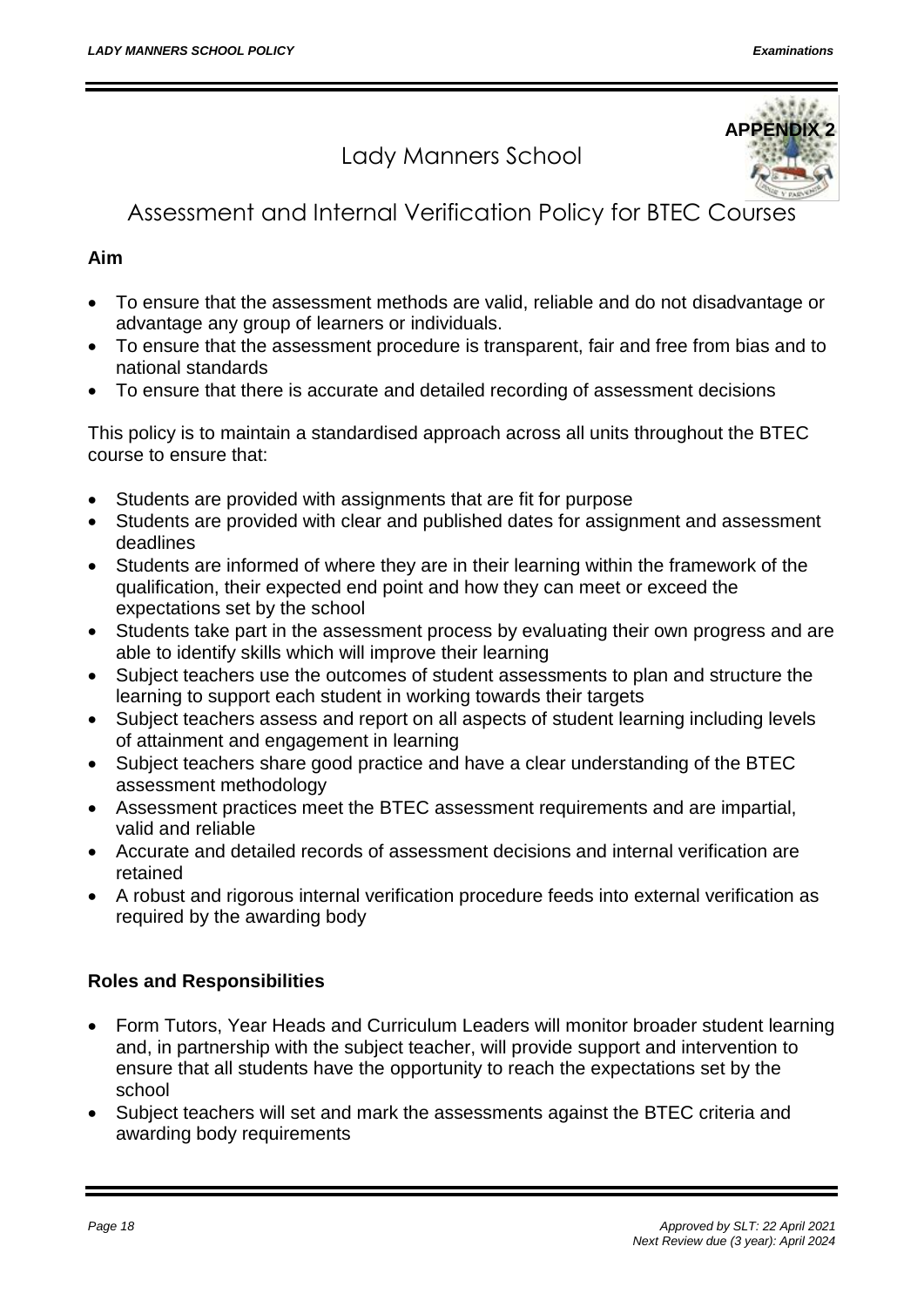- Subject teachers will provide feedback and areas of improvement to the students in line with the awarding body requirements
- The Lead Internal Verifier (LIV) will monitor the standardisation process of marked assignments and ensure the quality of assessment and assignment briefs

# **Approach**

#### **The subject staff will follow the processes set out below:**

- Students will be given a specified time frame to complete a written assignment.
- See Remote Learning Policy for ways of setting the brief during the COVID-19 Pandemic.
- Late work submitted after the original submission date will be classified as a missed deadline. This will be logged.
- Submission dates are indicated on the assignment briefs.
- Extensions may be given for extenuating circumstances (arrangements will need to be discussed with the subject teacher and LIV will need to authorise this in line with the rules set out by the awarding body).

If a student submits a referral, a cause for concern meeting will be requested. This meeting must be attended by the student, the LIV and subject teacher. The LIV may authorise a re-submission if:

- the learner has met all the initial deadlines
- the teacher judges the learner will be able to provide improved evidence without further specific guidance
- the assessor has authenticates that the original work submitted was the learner's own work

A new submission date will be set 10 working days after the student receives the original assessment decision or subject to awarding body timescales.

## **The Assessment Process**

- Subject teachers will clearly exemplify the standards in a format that is accessible to all so that students can access the learning objectives.
- Subject teachers will share assessment criteria and mark schemes with students.
- Subject teachers will use a range of formative, diagnostic and student peer and selfassessment to inform students of their progress.
- Subject teachers will use homework and independent learning to support consolidation of knowledge.
- Students will be exposed to a range of types of assessment that develop different learning skills.
- Through the variety of briefs, students will have the opportunity to present their work in a range of formats and through different media; paper, electronic, oral (through presentations – assessed using observational records).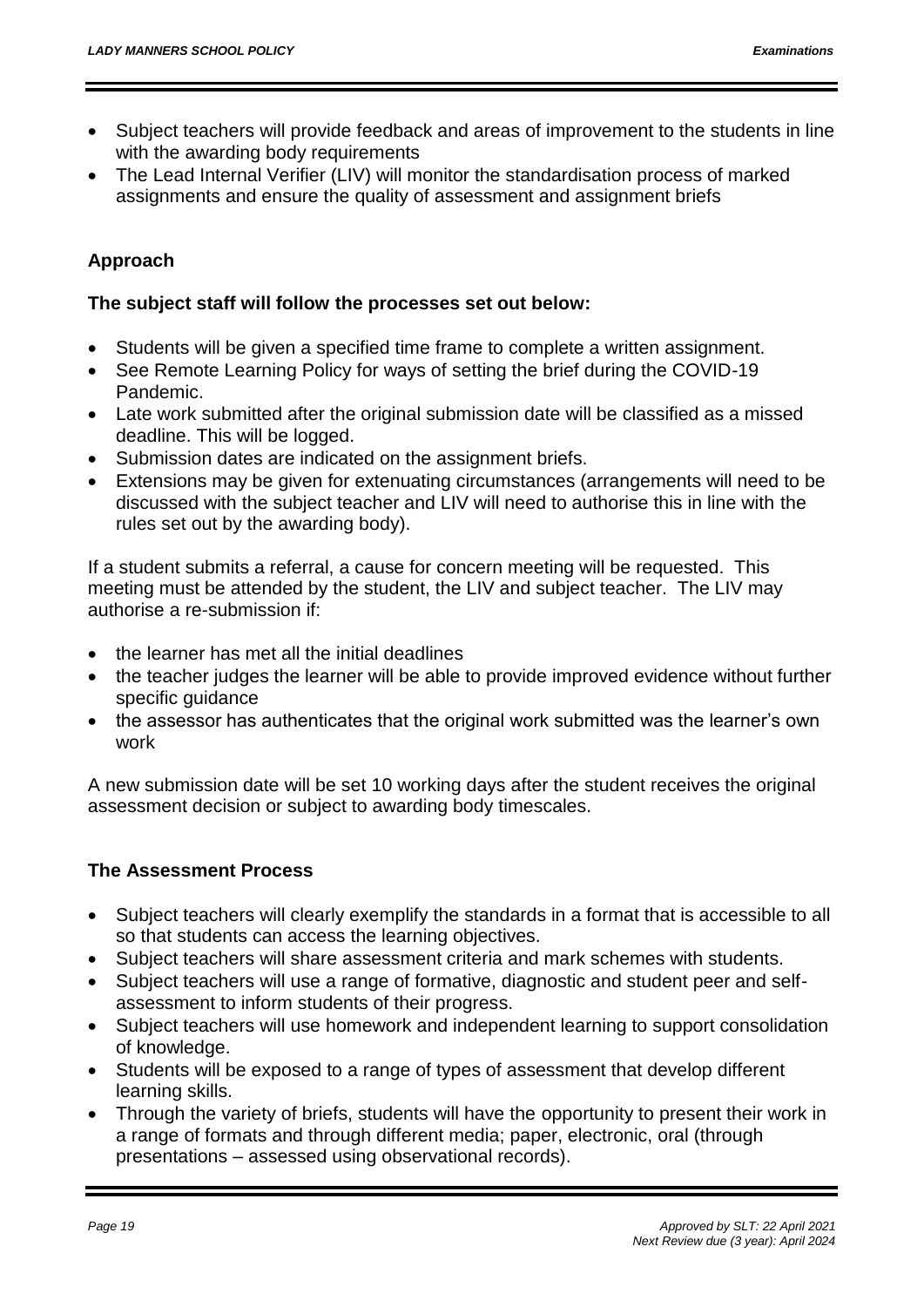- Students will be made aware of the importance of the assignment briefs and their relevance to the overall certification.
- Course information will be shared at the start of the course to outline the BTEC assessment plan, the marking criteria and support materials.

#### **Feedback to learners**

#### **General Marking Policy**

- Students should know that their work is valued and that their efforts will be acknowledged.
- Students should know how a piece of homework or classwork is to be marked and how they are required to respond as a result of the feedback obtained.
- Students should know how an assignment is to be marked and how they are required to achieve the criteria prior to attempting the work.

#### **Roles and responsibilities**

- Subject teachers are responsible for indicating to students which pieces of work will be marked and how it will be marked.
- Curriculum and Senior Leaders are responsible for monitoring the quality of marking and its impact on student progress.

Whilst learners are working on an assessment, subject teachers can give general group feedback and support, particularly around the development of knowledge, understanding and skills.

Feedback could include:

- Guidance on how to approach the knowledge and skills requirements
- Confirmation of deadlines
- Confirmation of which criteria the assessor is targeting and clarification of the assignment brief requirements

## **Following submission**

On the assessment record, assessors should give clear feedback on:

- the criteria the learner achieved (explaining the assessor's decisions)
- the criteria not achieved (and why) although advice on how to improve the assessment must not be included

Feedback could include:

- Which assessment criteria the learner has achieved and what the learner has done well
- Which assessment criteria the learner has not achieved and what was missing
- Information or guidance available to the learner they could have drawn upon (e.g. class notes; handouts; resources within the assignment brief)
- General approach and grammar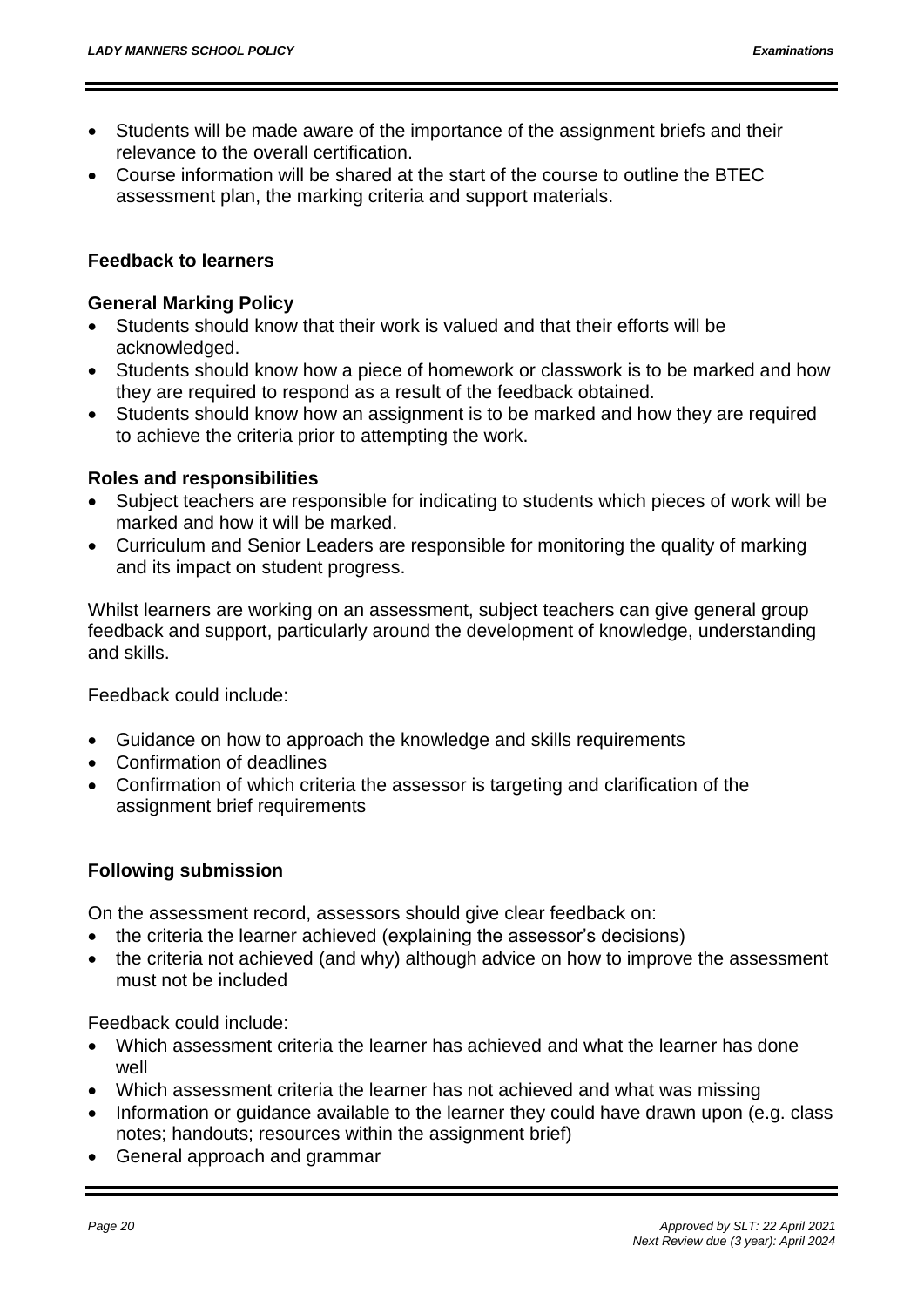Students will be informed of assessment outcomes via a tracking sheet which is held centrally.

## **Internal Verification**

- The Internal Verifier is at the centre of quality assurance in all BTEC programmes to meet national standards.
- Internal Verifiers will have the knowledge and qualifications relevant to the vocational qualification for which they are responsible to enable accurate judgements to be made.
- Internal Verification will be carried out against the national standards and will include:
	- Carrying out and evaluating internal assessment and quality assurance systems
		- Supporting assessors
		- Monitoring the quality of assessors' performance
		- Meeting external quality assurance requirements
		- Maintaining a tracking document to record assessment

# **Implementation of Internal Verification**

## **Verification of Assignment Briefs:**

- The assessor will write the assignment brief
- The LIV will check the assignment is fit for purpose and that it incorporates;
	- programme details and unit
	- a deadline for the assessment
	- a time frame for the assessment
	- assessment criteria
	- task mapping against the criteria
	- relevance of the tasks set
	- evidence the learner needs to generate
	- vocational context
	- presentation requirements
- The LIV will suggest remedial action before a brief is issued
- The assessor and the LIV will confirm actions have been met
- The brief will be signed and dated by LIV
- The brief will be distributed to students

# **Verification of Assessment Decisions:**

- Students' work will be marked by the assessor
- The LIV will sample assessed work across the grade range
- The LIV will give feedback to the assessor on the awarding of criteria, accuracy, the feedback to the learner and the grading decision. If remedial action is needed, this will be discussed and allocated a timeframe for review.
- The LIV will follow up action recommended ensuring high quality standards are being met and maintained.
- The LIV will sign off the assessment decisions form, once satisfied.
- The LIV will initial and date the 'IV Schedule-Assessment Decisions' form to indicate document sampling.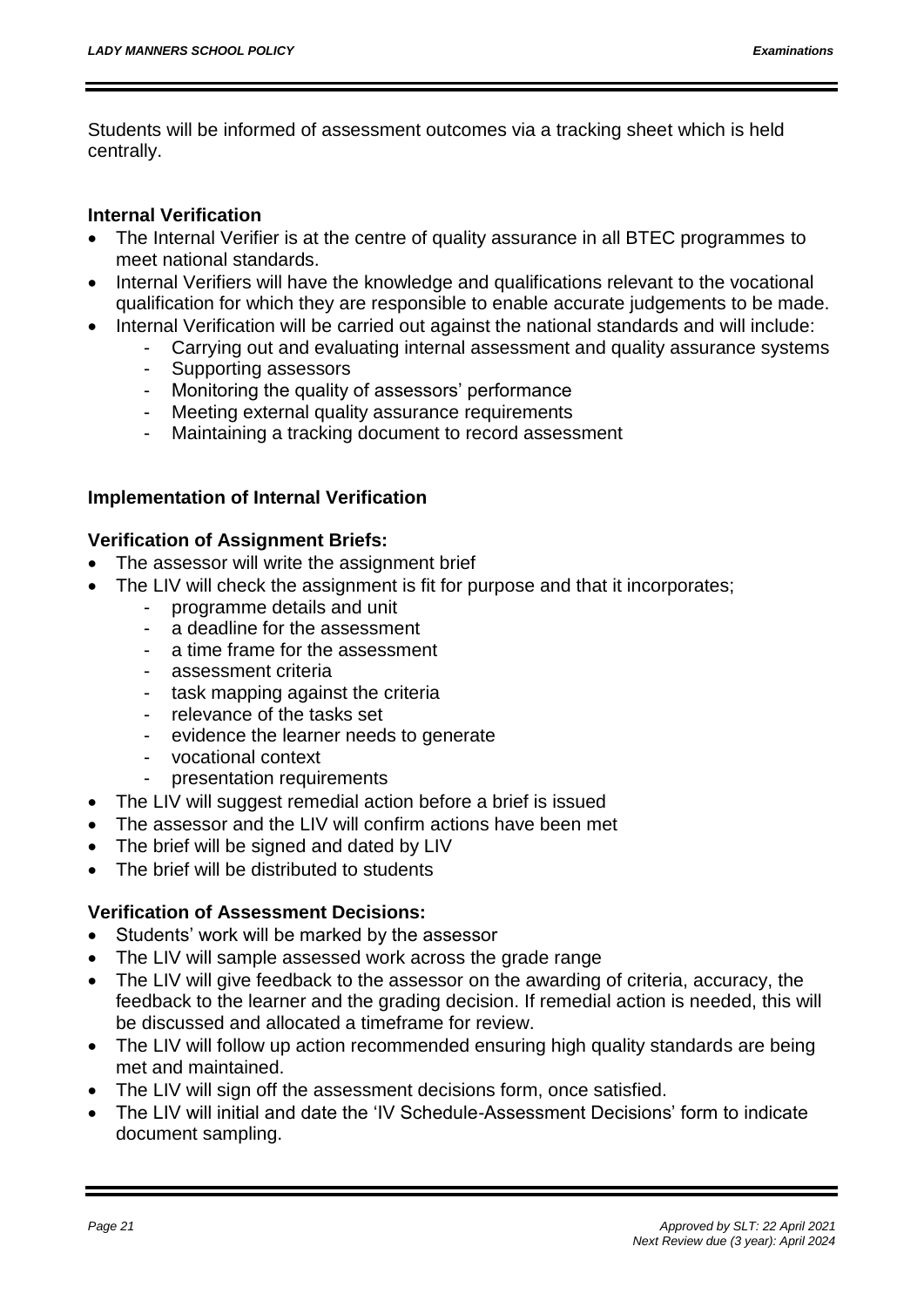The Internal Lead Verifier will have responsibility for the above, overseen by the Quality Nominee (Deputy Headteacher responsible for examinations and vocational / BTEC programmes).

This policy will be reviewed annually by the Quality Nominee (Deputy Headteacher responsible for examinations and vocational / BTEC programmes).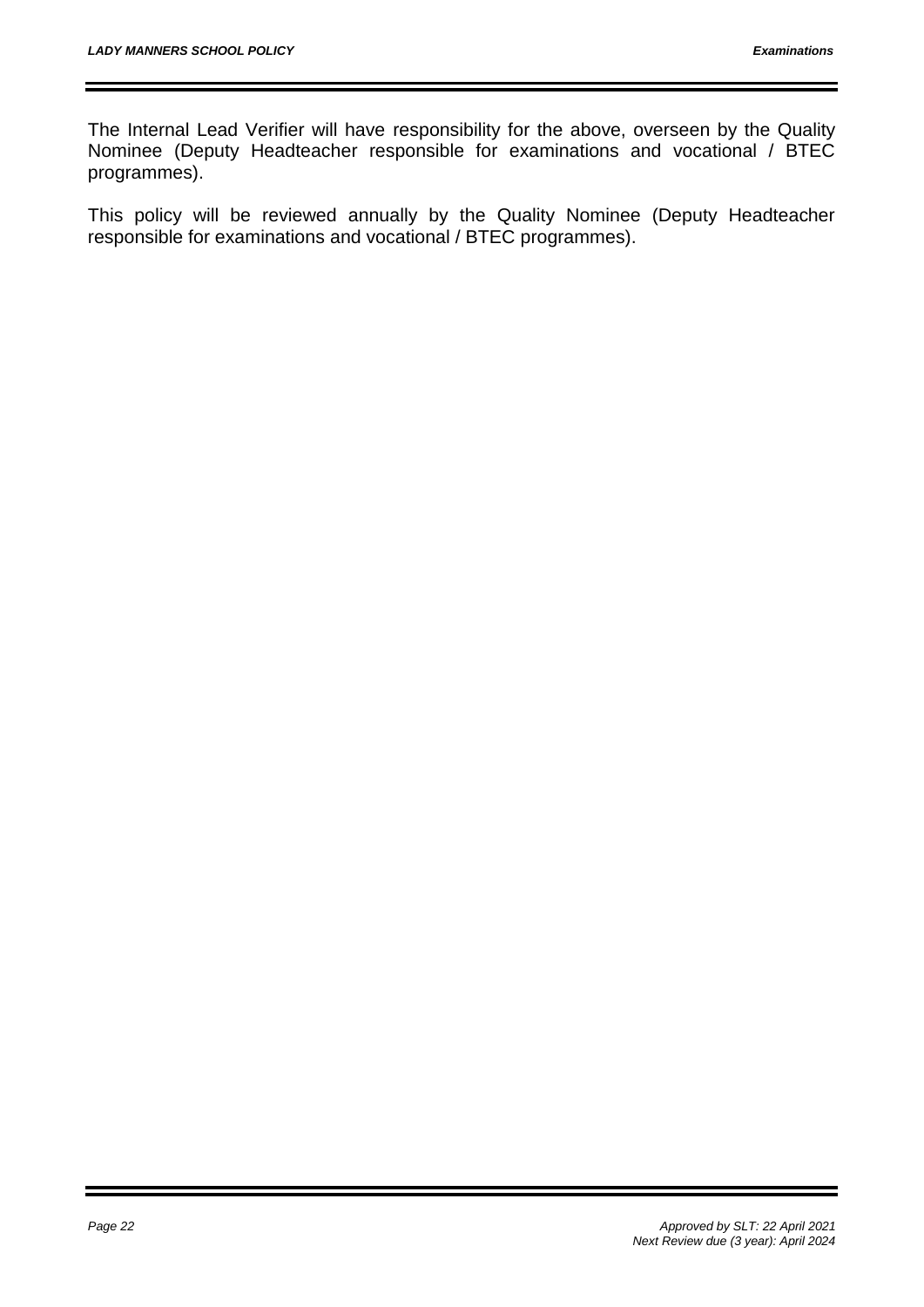Lady Manners School



Registration & Certification Policy for BTEC Courses

# **Aim**

- To register individual learners to the correct learning programme within the awarding body timescales
- To claim valid learner certificates within the agreed timescales
- To construct a secure, accurate and accessible audit trail to ensure that individual learner registration and certification claims can be tracked to the certificate which is issued for each learner

# **In order to do this, Lady Manners School will:**

- Ensure centre approval is requested and granted for required programmes
- Register each learner on the correct programme within the awarding body requirements
- Ensure the Curriculum Leader checks the registration of learners
- Advise learners of the programme they are registered on
- Advise learners of the estimated completion date
- Report results to the awarding body by the July deadline (2 July 2021) for learners completing at the end of the academic year
- Inform the awarding body of withdrawals, transfers or changes to learner details
- Ensure that prior attainment is considered for students who transfer to the school midcourse
- Ensure that certificate claims are timely and are based on accurate internally verified assessment records
- Audit certification claims made to the awarding body
- Check that all certificates received from the awarding body are accurate and complete
- Provide traceable audit of students having received their certificate
- Keep all records safely and securely for three years post certification

# **Approach**

## **Verification of courses and learner entry:**

- The Curriculum Leader will verify with the awarding body that the course is available for study at KS4/5
- The Deputy Headteacher will give course approval for KS4/5 courses to be run in school
- The examinations officer will produce entry lists for the Curriculum Leader to verify
- The examinations officer will enter the learners for the correct course in accordance with the deadlines provided by the awarding body
- The examinations officer will provide a final learner entry copy to the Curriculum Leader for verification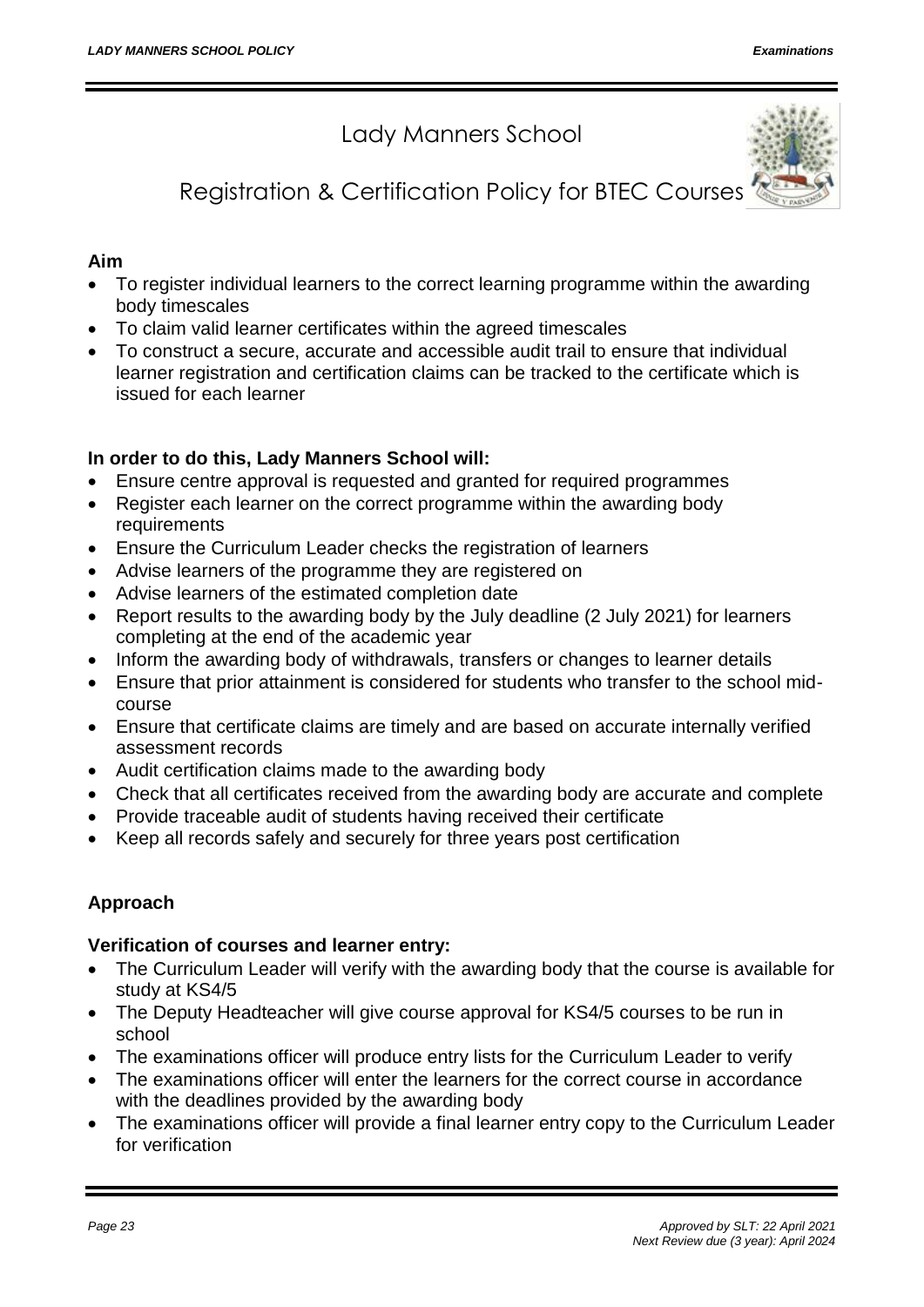# **Transfers and withdrawals**

- Students transferring to another provider or transferring to the school mid-course, will have prior attainment and assessment taken into consideration, where applicable
- Where applicable, certificated units will be transferred to the new provider
- Withdrawals will be subject to agreement with the Deputy Headteacher, parents/carers and the Curriculum Leader
- The examinations officer will withdraw candidates in accordance with the awarding body guidelines

# **Certification**

- Certification of assessments will be verified by the Lead Internal Verifier (LIV) in accordance with the Assessment policy for BTEC Courses
- The LIV will liaise with the examinations officer to ensure accurate application for certification
- An audit trail of certification claims and certificates received will be held by the examinations officer
- Any amendments or inaccuracies will be acted upon in accordance with the awarding body guidelines
- Students will sign upon collection of their certificates

The school examinations officer will have responsibility for the above, in conjunction with the Lead Internal Verifier and overseen by the Quality Nominee (Deputy Headteacher responsible for examinations and vocational / BTEC programmes).

This policy will be reviewed annually by the Quality Nominee (Deputy Headteacher responsible for examinations and vocational / BTEC programmes).

# **This document should be read in conjunction with the Examinations Policy, The Internal Appeals Procedure and the Assessment Policy for BTEC Courses.**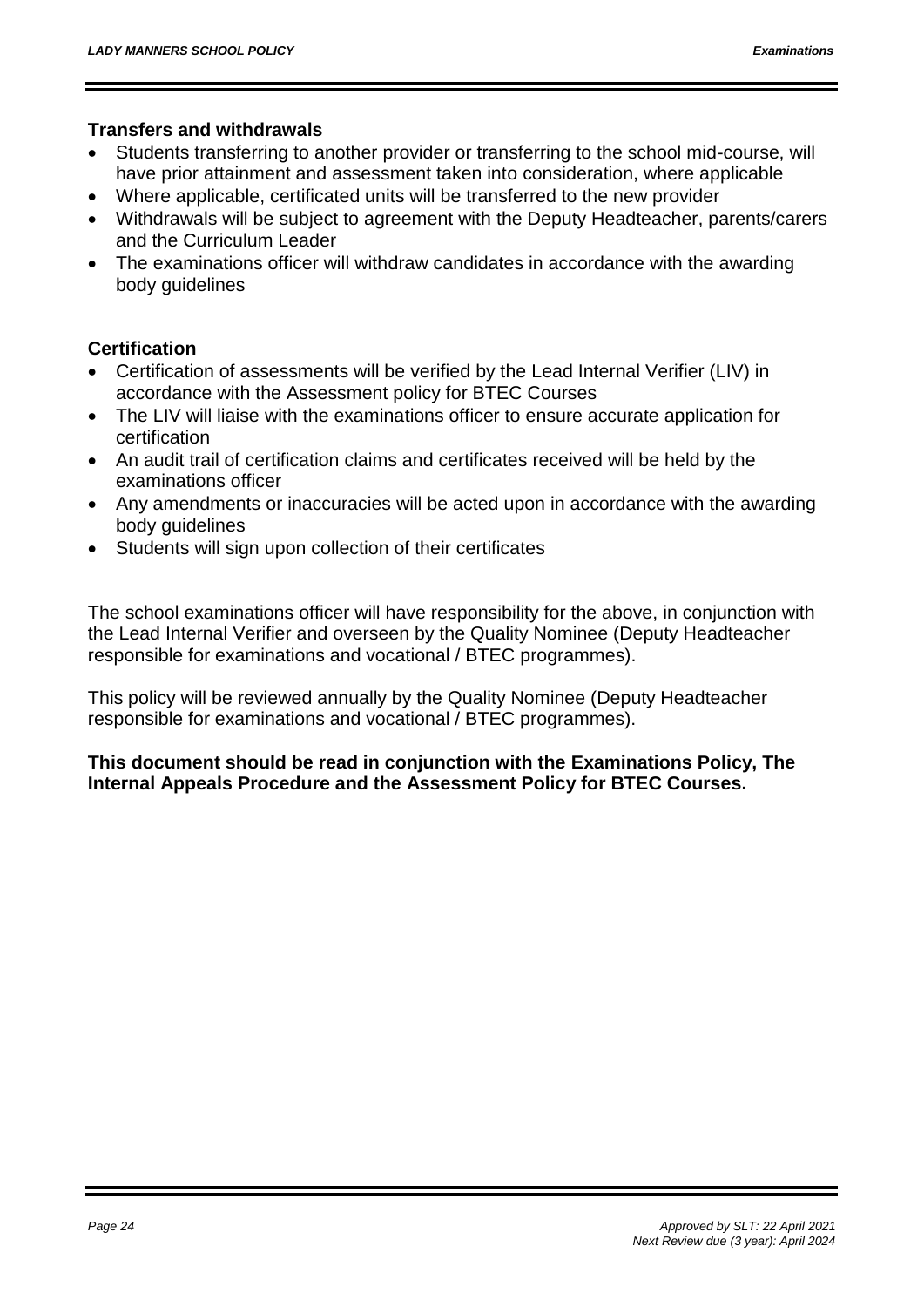## **APPENDIX 3**

#### **EXAMINATIONS APPEALS PROCEDURE – INTERNAL ASSESSMENTS DECISIONS**

#### **1. Background**

Lady Manners School is committed to ensuring that whenever staff assess students' work for external qualification, this is done fairly, consistently and in accordance with the specification for the qualification concerned. Assessments are conducted by staff who have appropriate knowledge, understanding and skills, and who have been trained in this activity. Students' work is produced and authenticated according to the requirements of the examinations board. Where a set of work is divided between staff, consistency is assured by internal moderation and standardisation.

After work has been assessed internally it is moderated by the awarding body (examinations board) to ensure consistency between centres. Such moderation may change the marks awarded for internally assessed work. That is beyond the control of Lady Manners School and is not covered by this procedure. If a student has concerns about this, a copy of the appeals procedure for the relevant examinations board should be obtained from the Exams Office.

#### **2. The Appeal Procedure**

Students may appeal if they feel their coursework / controlled assessment has been assessed unfairly, inconsistently or not in accordance with the specification for the qualification. Appeals may only be made against the process leading to the assessment. There is no direct appeal against the mark or grade awarded.

- 1. Appeals must be made in writing to the Head of Centre by 30 June or Summer Term entries. The Head of Centre will determine whether the process conformed to the requirements of the awarding body and the examinations code of practice of the QCA.
- 2. If the Head of Centre is not able to conduct the investigation for any reason, another senior member of staff will be appointed to conduct the investigation.
- 3. The student will be informed in writing of the outcome of the appeal.
- 4. The appeal will be logged as a complaint under the complaints procedure. A written record of the appeal will be kept and made available to the awarding body at their request. Should the appeal bring any significant irregularity to light, the awarding body will be informed.

This procedure is available from the Exams Office and is available to students and parents/carers on the school website.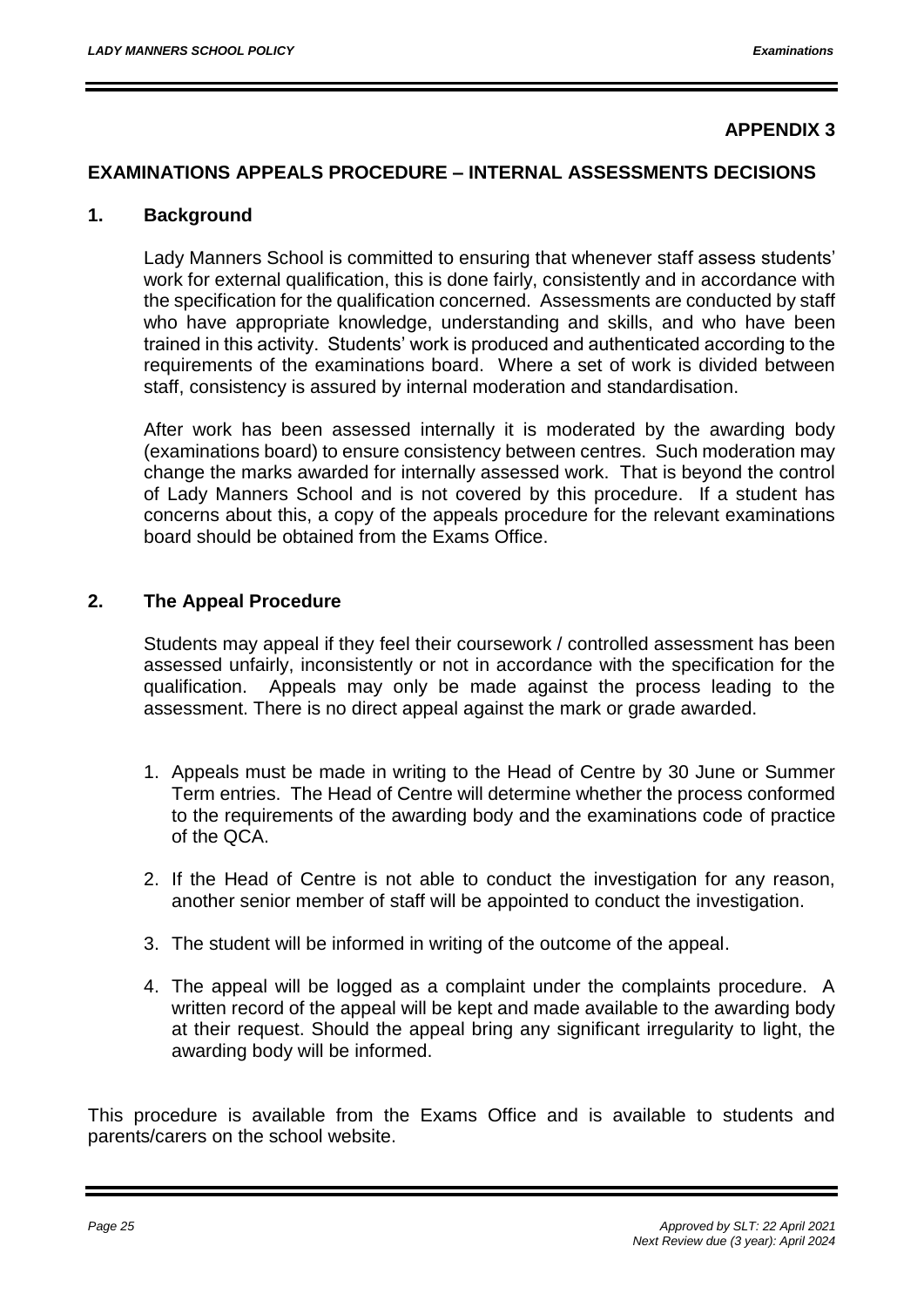## **APPENDIX 4: Summer examination season 2021**

Due to the global pandemic, the public examinations for the summer of 2021 have been cancelled by the government and students will be awarded Teacher Assessed Grades (TAGs).

The process of awarding Teacher Assessed Grades can be found in the school's centre policy submitted to JCQ in April 2021.

The school will ensure that the TAGs are awarded in accordance with the guidance set out by the DFE, Ofqual, JCQ and the awarding bodies.

All staff involved in the awarding and processing of TAGs are required to read and understand the updated examination policy, the centre policy and all guidance published by the DFE, Ofqual, JCQ and the awarding bodies. An internal record will be kept to ensure that staff have read all of the required documents.

#### **Confidentiality, malpractice and conflicts of interest:**

#### **Confidentiality**:

All staff are informed of the requirements for confidentiality of the TAGs prior to the release of the grades on the stated results days.

The evidence base used to award the TAGs for each student will be shared in line with JCQ guidance.

## **Malpractice:**

As part of the staff training required by JCQ for the awarding of TAGs, staff are informed that malpractice would include:

- breaches of internal security
- deception, including:
	- fabricating a grade or evidence
	- inflating grades awarded for assessments
	- disregarding the centre policy for awarding TAGs
- improper assistance to students
- failure to properly authenticate a student's work
- over direction of students in preparation for common assessments
- systematic failure to apply access arrangements or special consideration in accordance with the JCQ grading guidance
- allegations that centres submit grades that are not supported by evidence
- allegations that centres submit grades by evidence they know to be inaccurate
- students entered for a qualification who were not originally intending to certificate a grade in summer 2021
- grades awarded to students who have not been taught sufficient content to provide the basis for that grade
- failure to engage with the appeal or External QA process as requested by awarding bodies